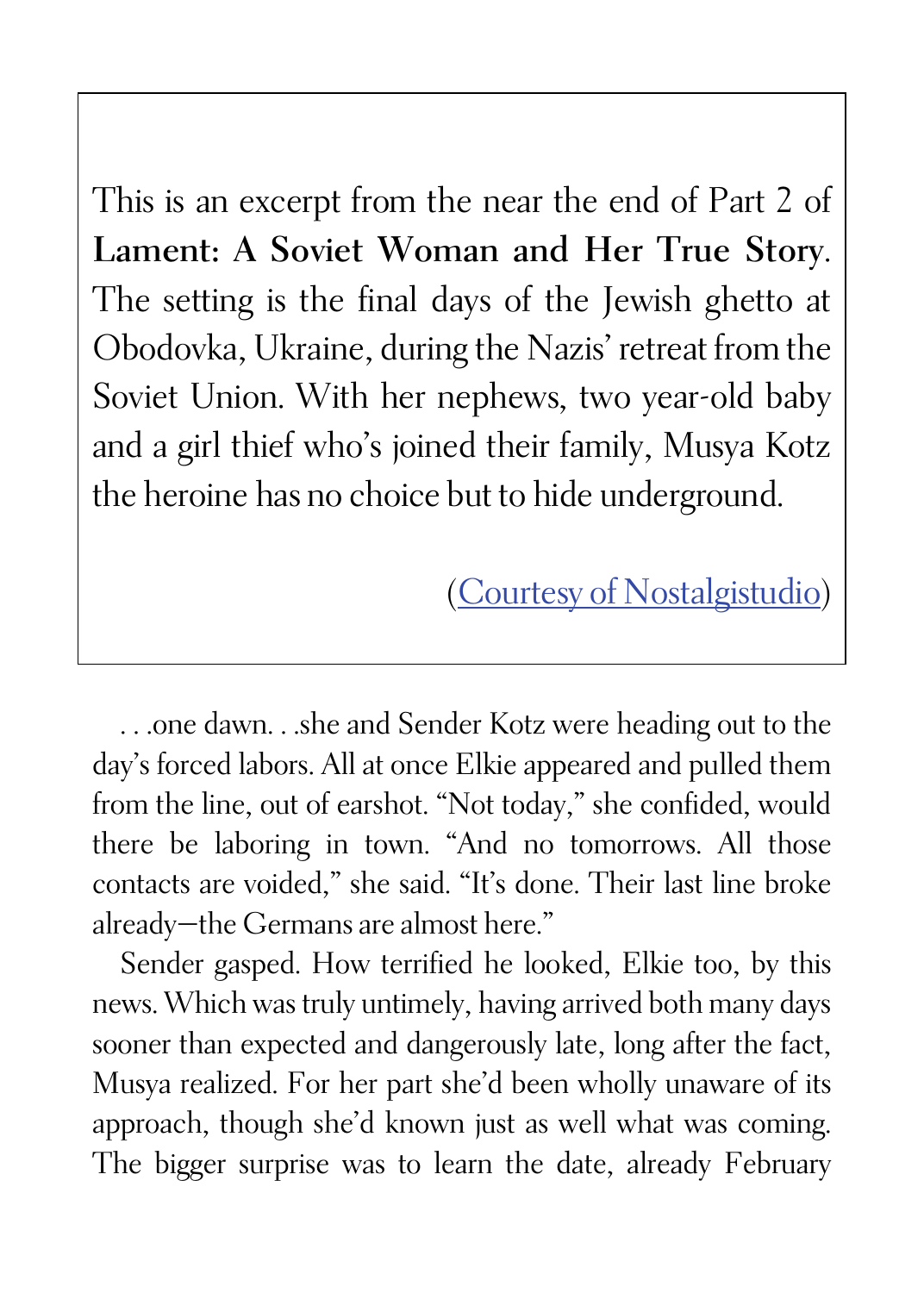1944. Beneath the sameness of the snows she'd lost time. Now everything that had been passing was done. Here they were, in the least safe place possible. Alarm, kindled, spread. The first sharp cries sawed through a cold fog with tones she recognized from previous massacres—pogrom voices, as her mother would have said. Someone trying to ring the work bell by hand was banging on it with a metal serving spoon or something of the kind. Every sign pointed towards a day soon to become one of the worst yet.

Only now she observed a lot of bags in the snow—Elkie's luggage. More terrible news: "You're leaving?" Musya asked dejectedly—at first. "Wait! Can we go with you?"

Elkie said, "There's no time, we might not get far enough. Listen, Musya, you remember what I told you before, about the room next to yours?" Her voice dipped low. "Under the firebox, that old dugout from after nineteen."

"But what about the secret root cellar?" said Musya. "We could fit more easily." But Elkie was already shaking her head.

"Too many people know—all those gendarmes were down there already, remember? It's bound to fill up right away. But the dugout, I've been in it, we could fit all your children along with you and me. And Eidel. We could probably even fit more." The long cheekbones were left streaked with a brick-red blush like savage war paint as Elkie finished a little desperately, Musya could hear.

"Oh. Of course, yes," she answered. Now here came Eidel's purple coat, her black fur collar and impractical boots. Among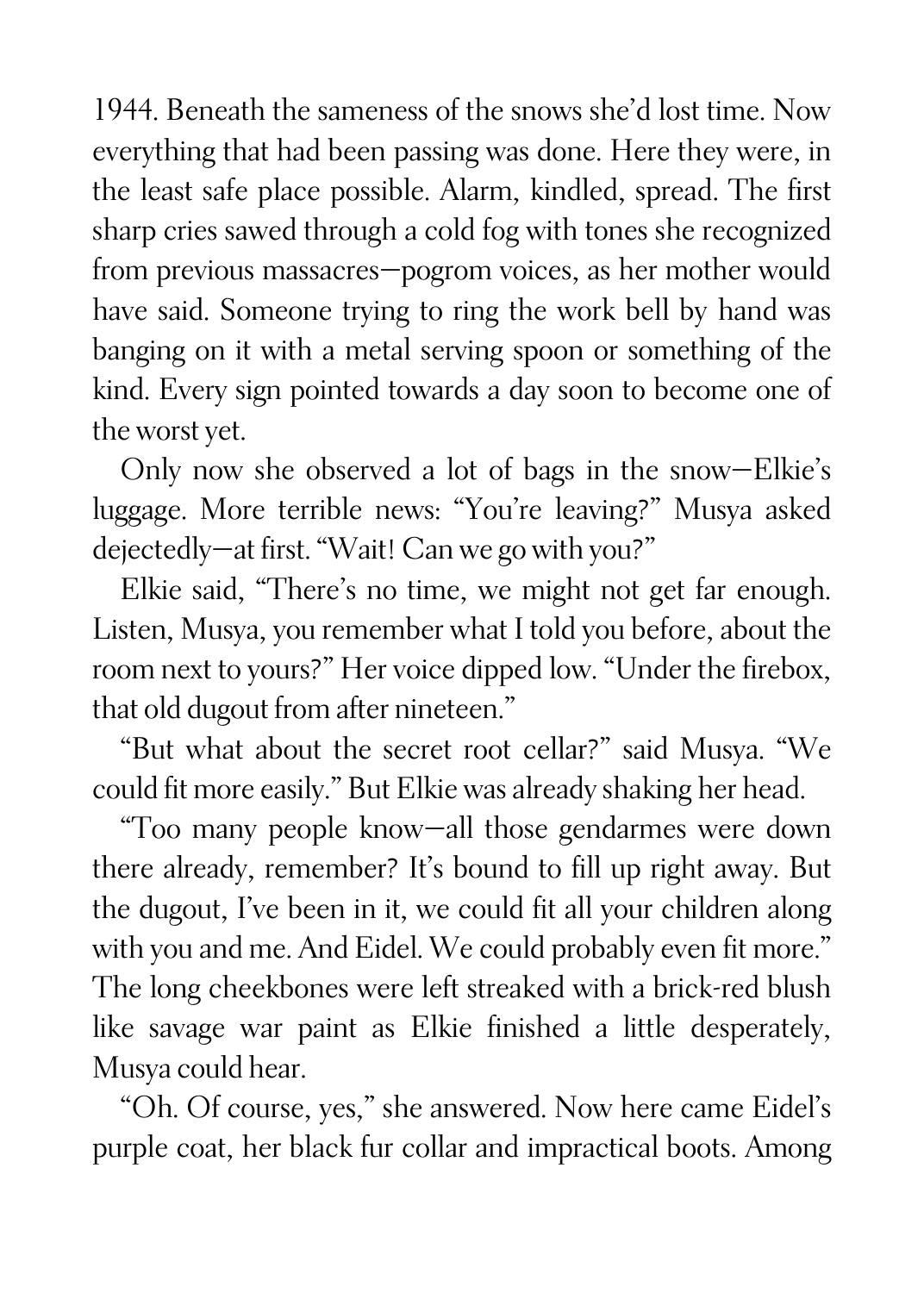her shawls the teacher cradled Elkie's oil lamp with its glass chimney.

"Please be careful with that," Elkie said. Eidel said, "I am being careful." Then she listened with her eyes darting around at the unsettled crowds as Elkie told her of their seats in Musya's dugout. "Good." She nodded tensely. A woman in another street screamed and kept screaming. "Good."

But Sender said, "Hodeh won't like it."

"Fortunately," said Eidel, "it's not her decision to make."

Musya was looking past Eidel's shoulder, she'd recognized pretty Roza coming their way with bags and bundles. She hailed her and the girl stopped. "Roza, how are you—how is work at the clinic?"

A pained puzzled frown. "The clinic? I haven't worked there in forever—I quit that job," she went on, seeing Musya's confusion. "A long time ago." Now Roza glanced uneasily at the rest of the group. "Please tell your orphan children goodbye from me, I need to leave now."

"No, wait. Listen, Roza." In a rush of sincerity, Musya entreated her rival. "We have a hiding place where I live with extra room—why don't you come, too? It's safer there. Come hide with us." She reached but the girl snatched away her copper-braceleted wrist with a rattle. Her big eyes darted back and forth between the two from Tauber's.

"I don't think so," she said. "Not if—no."

Eidel snorted. "Fine. Die," she said.

"No, Roza, don't die, come with us." But Musya couldn't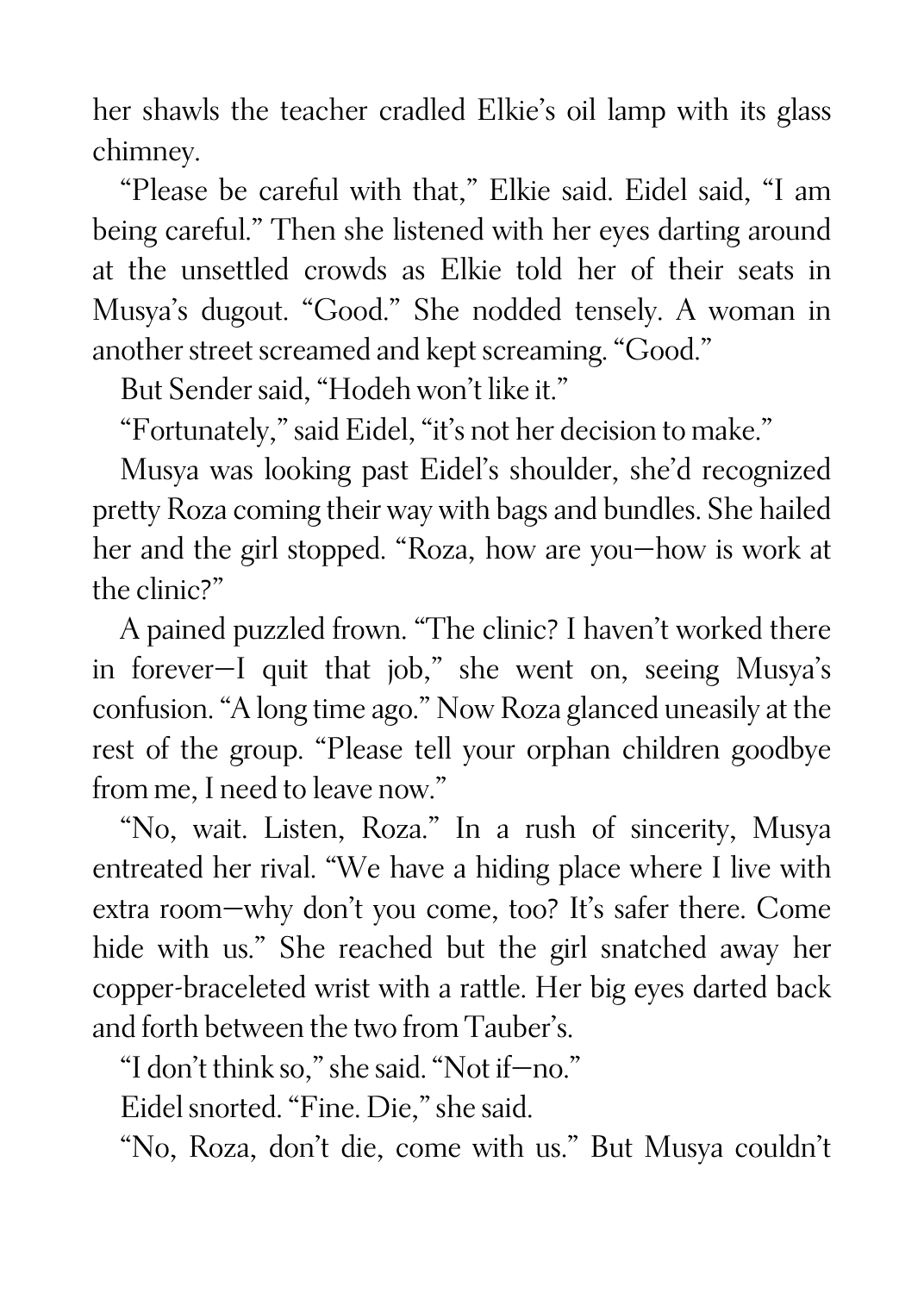persuade the poor girl from the road. Her yellow skirt left a long stain in the ground fog.

She felt a tug on her sleeve and Sender said, "Don't invite anyone else until we ask Hodeh."

"Ask me what?" All three costumed in beggar rags for the Obodovka high street's morning shopping hour, Hodeh came up with the two younger Kotz brothers at her heels. Red-auburn ear-locks, grown long for professional effect, were on display. Hodeh was looking around. "What's going on?"

Everyone except Musya answered at once: the Germans were close—too close—and the whole Red Army to follow—a double rampage, at least—with the locals to add an unknown quantity. Hearing a pause, Musya said, "Hodeh, I've invited Elkie and Eidel to hide with us in that dugout next door."

"No," said Hodeh.

Elkie made a noise, then said, "We have supplies."

"How much?" Hodeh looked them over and her head went back and forth. "No. It's not enough for both of you."

"Of course it is!" Eidel cried. "This shouldn't even be a question—it's preposterous—Elkie—Musya, you've made this decision, the decision is made, yes?"

"Not really," she admitted.

Anton spoke up. "I don't want her in with us."

He meant Eidel, they all knew before he pointed. There was a grudge between the two. Eidel said, "Very nice. Very nice behavior."

Hodeh said it was decided. "She's out."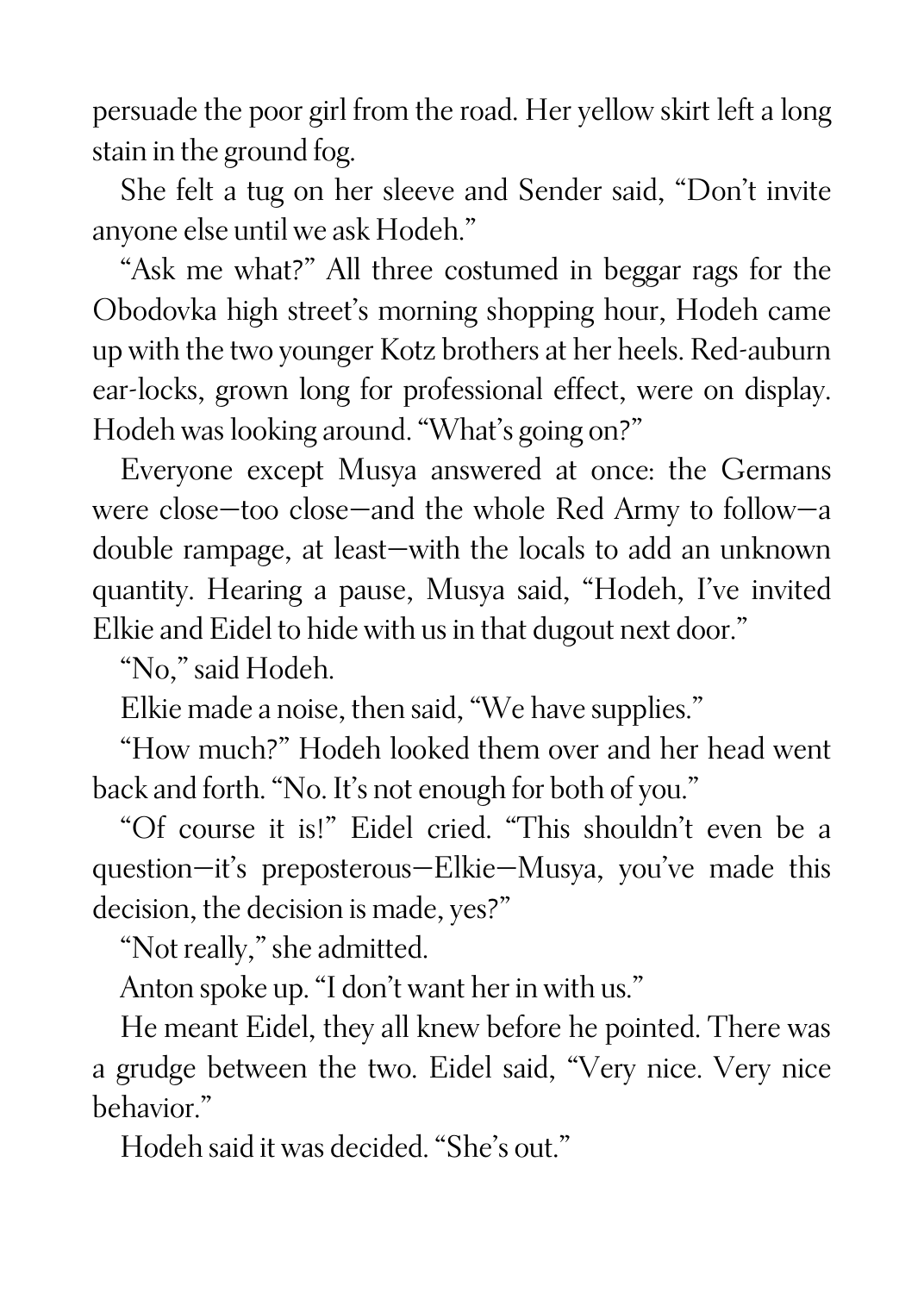Musya made an unaccustomed effort to impose herself and said no, she wasn't. "You all like Elkie, you want her to be there, don't you?" A strong brave capable lamp owner: of course her children wanted Elkie around, they weren't stupid, their lamp was smoky and much smaller. "So, you want one, you get both. That's done, it's final. Yes wah-wah-wah. You want Elkie and her lamp, you get her friend too."

"I've got the lamp," Eidel said. "I've got the lamp."

In an urgent voice Sender told Hodeh that Musya was inviting everybody. "She already asked Koorvah Roza but she said no. Thank God."

Musya said, "Don't call people that. And if we have extra room—"

"Get her inside," Hodeh said.

Over all her protests they steered Musya back to Krutonog's. The old inn, so far indestructible, loomed. She cast a wild look up to catch some final glimpse of sky but the doorway eave had already eclipsed it. Next she found herself standing by the shifted firebox. The empty cubicle next door to hers was full of people with their eyes on a dark square opening in the earthen floor. The initial blasts of moldering fungoid reek from its depths had subsided to an ice-cold gush. She held a candle in one hand. Another set of hard uncontrollable shivers made her eardrums ring.

The others said the same thing again. "Get in the hole." They planned to hand items down to her while she prettified the space, she could whip up some comforts. The only way they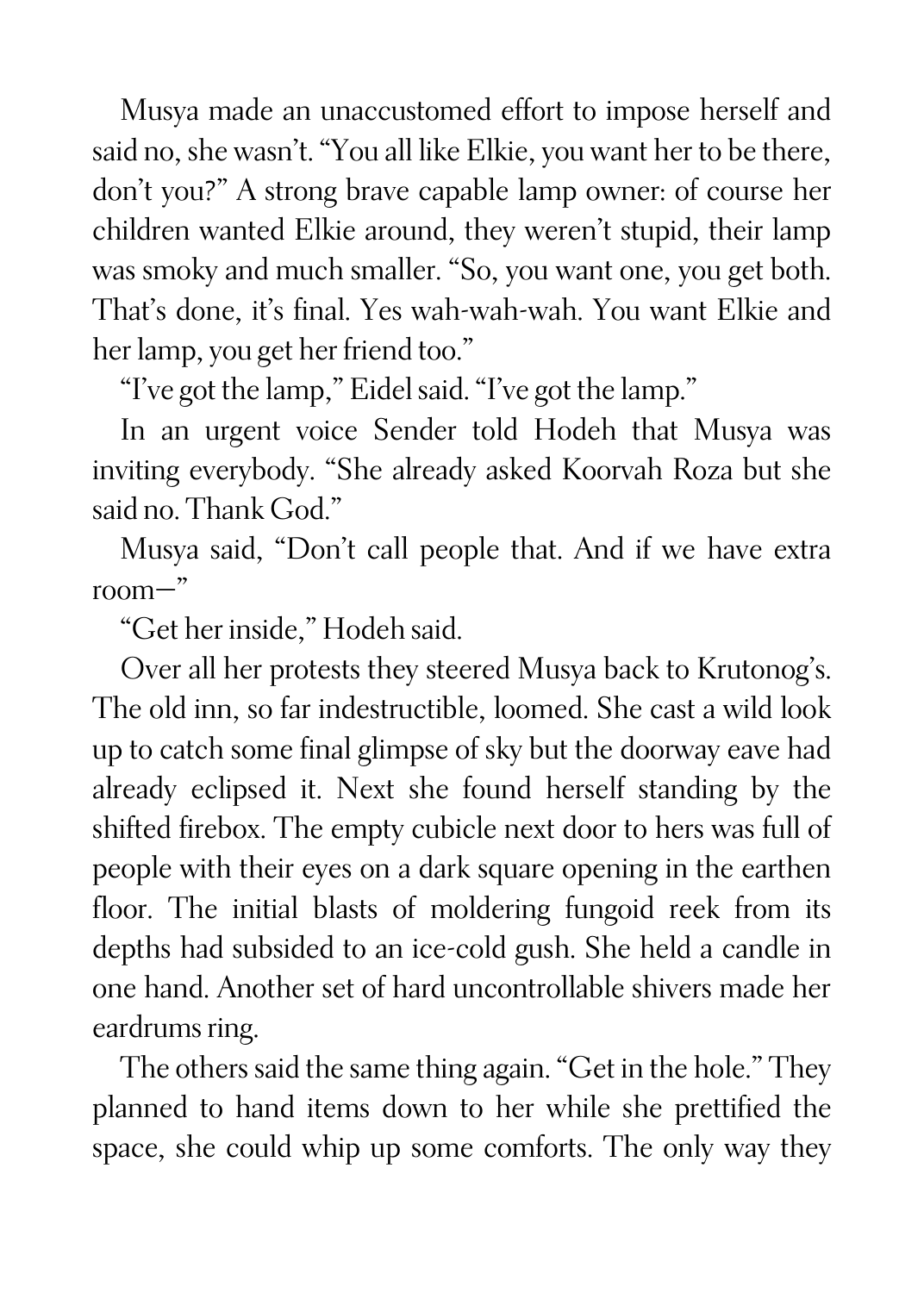could guarantee her silence, they said, was to have her safely underground. No more heartfelt invitations, no one else was to know. Elkie claimed to have already dug out a dirt toilet, whatever that was. "We don't have time, Musya, you've got to stop arguing," she told her. The rest of them would be very busy in attempts to secure every supply that would fit and carry whatever water they could there, right up to the last possible moment. Again they swore it wasn't so bad in the hole, they'd all gone down and had a look. Even Eidel said it could be worse."It could be much more grave-like," she said.

Lost for the words to tell them that none of this would be necessary, that their present alarm had no future except as rescue would confound it, Musya said, "No. . .Wait! No—no!" Musya the Golden Bride struggled in their hands. "Let's follow the rest of them—let's go—Sobansky will help us!"

Eidel stared. "Who?"

She said, "From the palace outside town—the Sobansky house. He'll hide us until the Americans get here."

An impatient shout broke from Elkie's throat: "Not this again! There hasn't been a Sobansky living in that house since two wars ago—she's seeing ghosts again. Musya, stop this."

"Really," Eidel agreed.

"No." Musya tried to move. She felt words fail one by one. "No of course not." Her children's faces all four began to look relieved. Freezing rot bubbled and boiled up around her.

She was climbing down into the dark. . .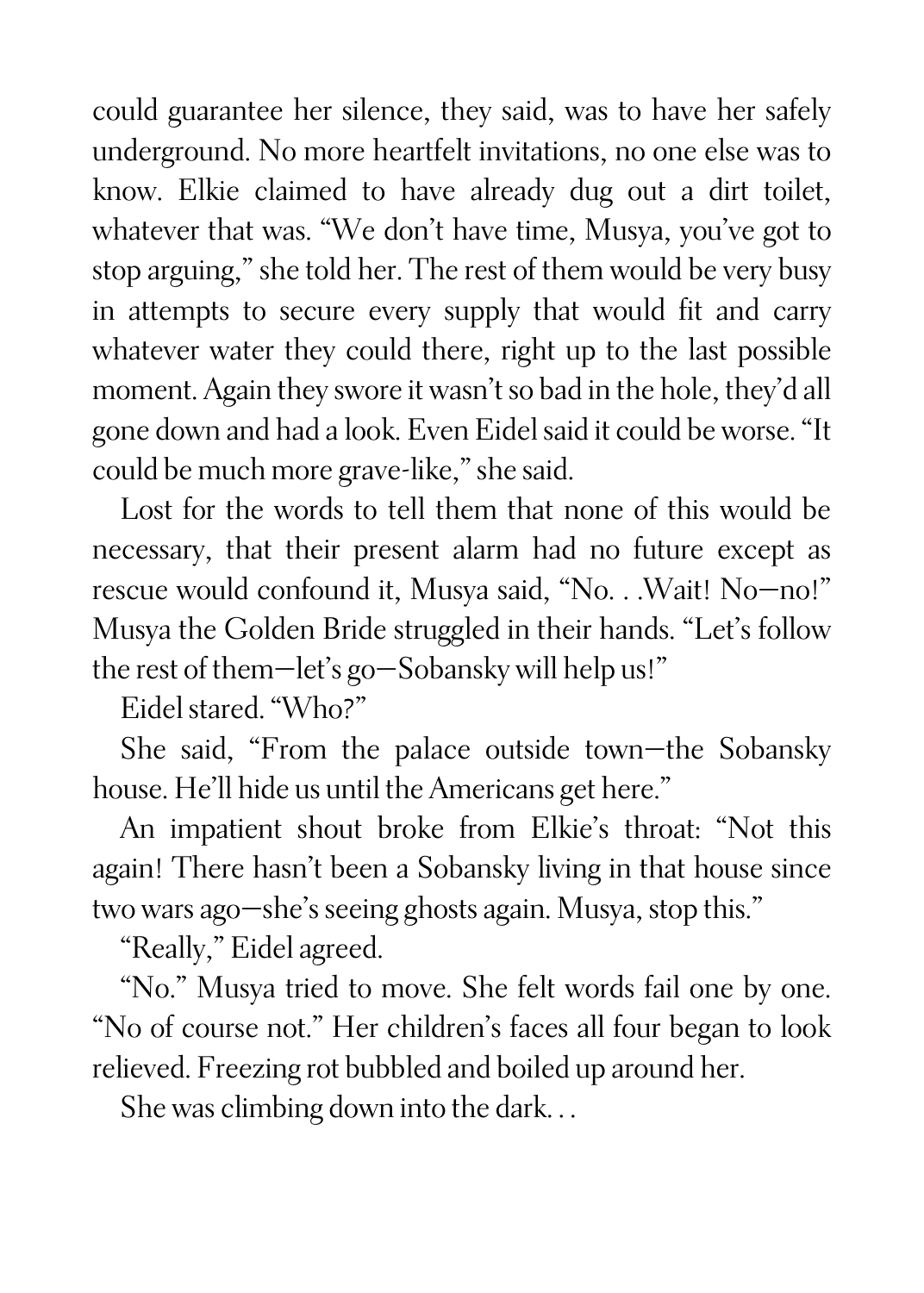Imprisoned Jews left undefended to face their mortal enemies marauding in defeat, they were lucky to have a hole to hide in. Pogrom after pogrom after pogrom for centuries and this was the best modern culture could offer. What sort of betrayal by the rest of humanity did their plight represent? Here was a problem for thought without limits. Realistically seen the situation offered no one to blame, only immediate peril.

From the lower ladder steps people more and more resembled grave markers for the way they stood around the edge up there. Touching bottom made Musya so afraid they planned to yank out the ladder and bury her alive that for a long time she wouldn't let go. At last, keeping one foot on the bottom rung, she got the candle lit. The dugout was even worse than she'd expected, far more soil-based. Stones and knob-ended roots stuck out everywhere. Dank irregular walls met at many superfluous angles. The roof at least was wood, wide wooden boards and a single thick crossbeam, all buried in the earthen floor above. The boards were sagging and a lot of rootiness and drips and icicles of rime were coming through the cracks between them quite naturally, she supposed, after twenty-five years.

"Musya, look!" she heard. Her children and the room above were vanishing as they pulled the firebox frame across the slot. Closed in alone, she couldn't find the breath to scream. *"Look look!"* she kept hearing their voices. Shadows fluttered overhead against a brightness: in the chamber up there her children's hands were waving her attention towards a small hole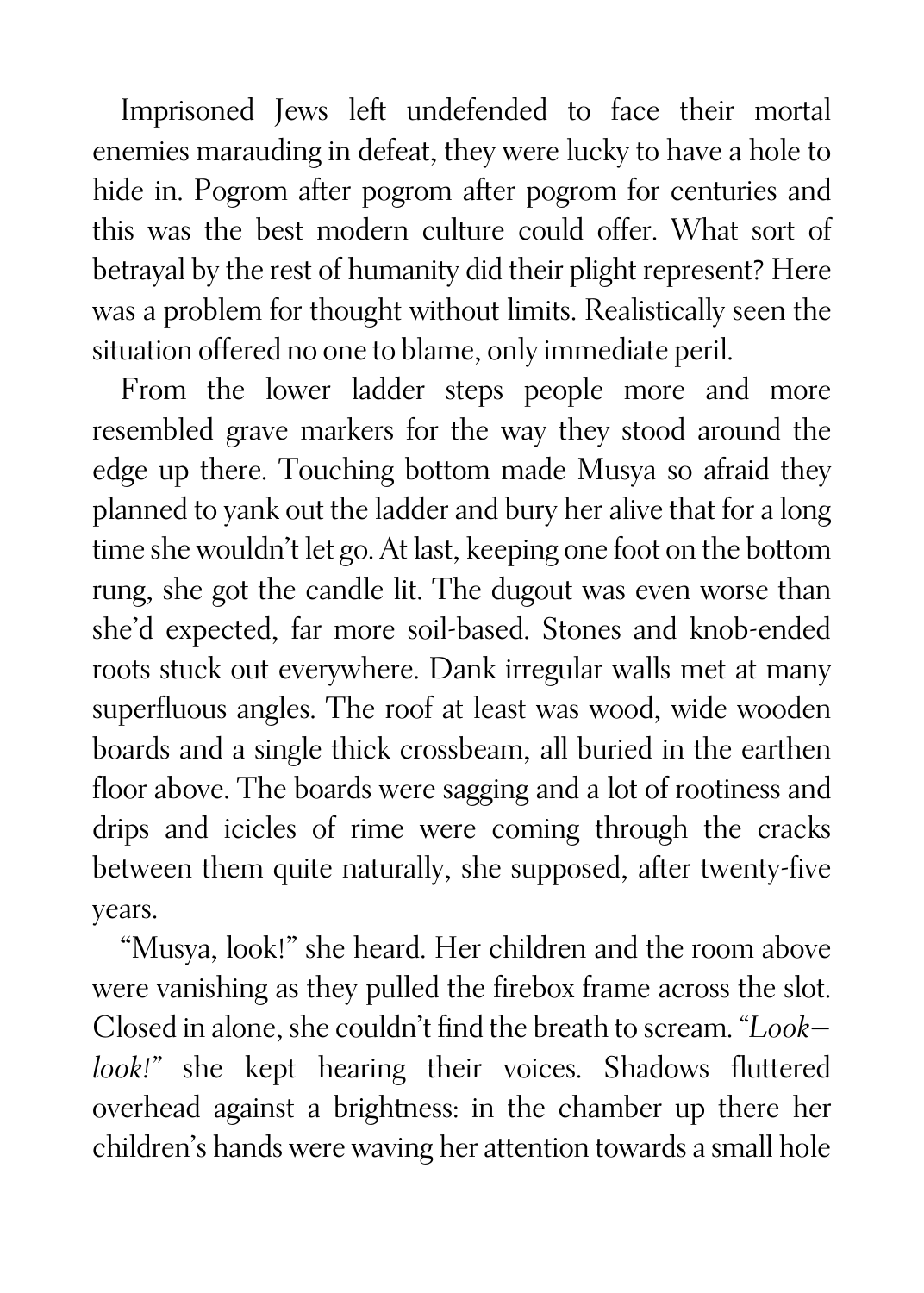cut through the firebox and covered with a piece of screen. It would show them night and day and nothing else. She called: "Yes, good. Now open it again." Her candle-flame lit up a bad dirt floor of uncertain dimensions. Big the place wasn't. Having almost no distance to go the walls closed in swiftly. "Open it!"

But open or shut made no difference, Musya was still in the ground, alone with tenacious fears of abandonment and live burial that only company's arrival would quiet. Fortunately, some things couldn't be tossed into the hole, they required to be carried down.

First was Sender Kotz with her wedding quilt she'd requested and the collected tailoring tools they'd need if their family lived to make its honest parnosseh. He resembled a flower standing there cradling it all like a sand lily with its leaves. He said, "Don't put the sewing kits anywhere, just keep them out for me, I'll hold them." He had his own kit now, Morocco leather, a birthday gift from Babiak's.

"Just put them somewhere. We could be in here for days, Elkie said, maybe a week," she objected.

It didn't matter. "I said I'll hold them. Listen. I'm worried about Russvelt."

"Why? Russvelt is indestructible."

"He is not." At her shrug Sender continued, "I want to run to Babiak's and look for him, I'll find him and bring him back here. There's time and there's room."

"No," said Musya. "It's a terrible idea. And there isn't room." There wasn't.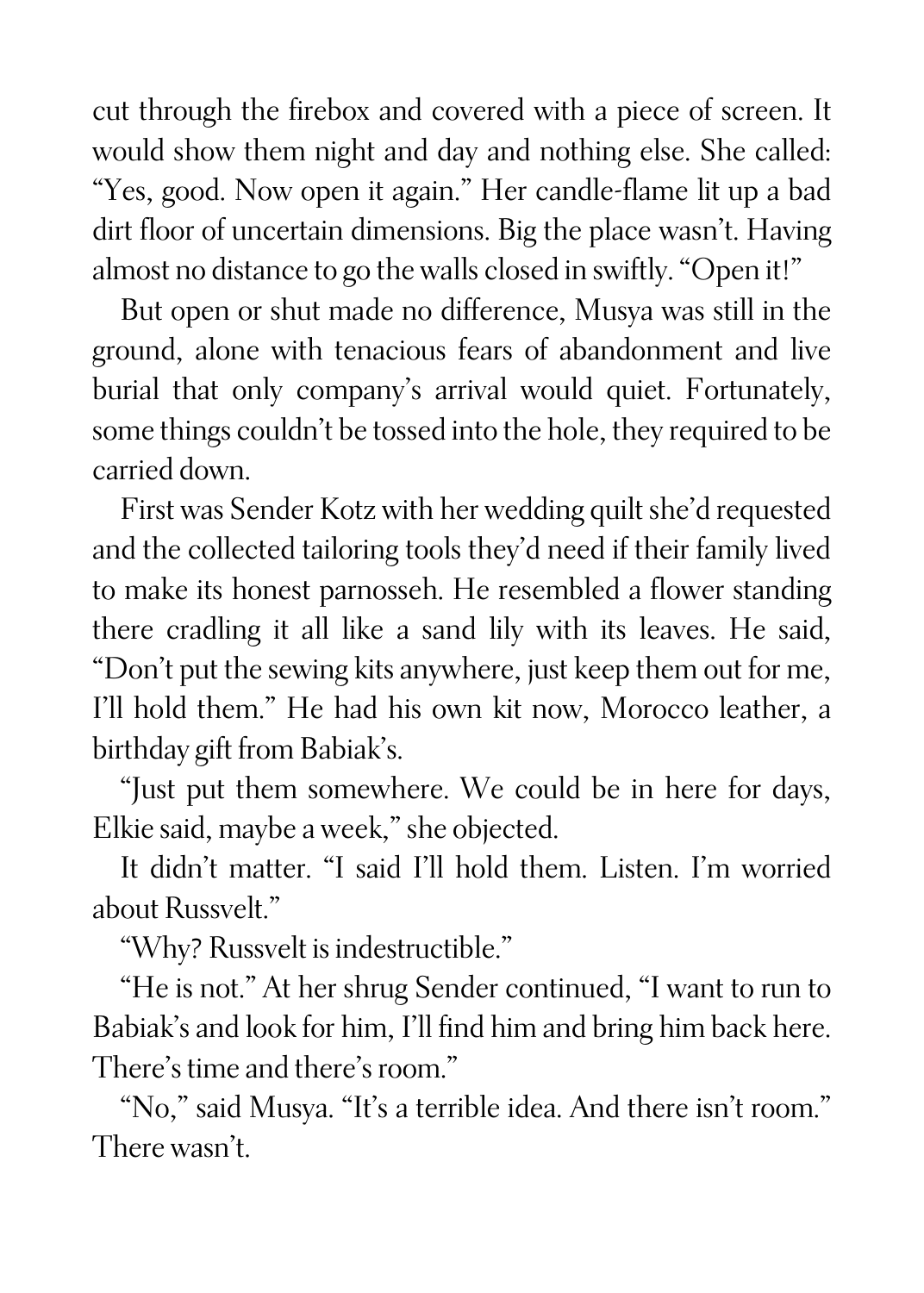"But you asked that Roza that our family doesn't even know and we see Russvelt every day. And he's my best friend!"

"You're not going anywhere." She wouldn't argue. "What does Hodeh say about it?"

"I thought it's up to you," he sniped.

"It is—and I say no."

"Then promise me." Now he'd take no refusal. "When we get out of here, we'll go find him and he can stay with us. Promise."

She tried, "No."

"Yes."

"Fine," she promised.

It was true, they had no room to welcome Russvelt. The former housemaid had exaggerated its spaciousness, in fact the dugout would just fit their seven. The traffic of a dozen feet in the chamber overhead kept sending clay dust showers from the cracks between the roof boards—the atmosphere inside was murky even with the top wide open. Elkie fanned a view clear in it and pointed at the screened hole in the firebox frame. Designed to let some fresh air through, it would just as vitally admit the warning smell of smoke once they were closed inside. Fire by arson was their biggest possible and not unlikely problem, Elkie warned. Should Krutonog's old fruit canning shed happen to catch they'd have no choice but to climb out and make a break through the nearest wall. Two hand axes, Tauber's greatest treasure, she set by the ladder. "No touching. Tell your children," she said.

Anton joined her next wearing the tiger skin he'd entrust to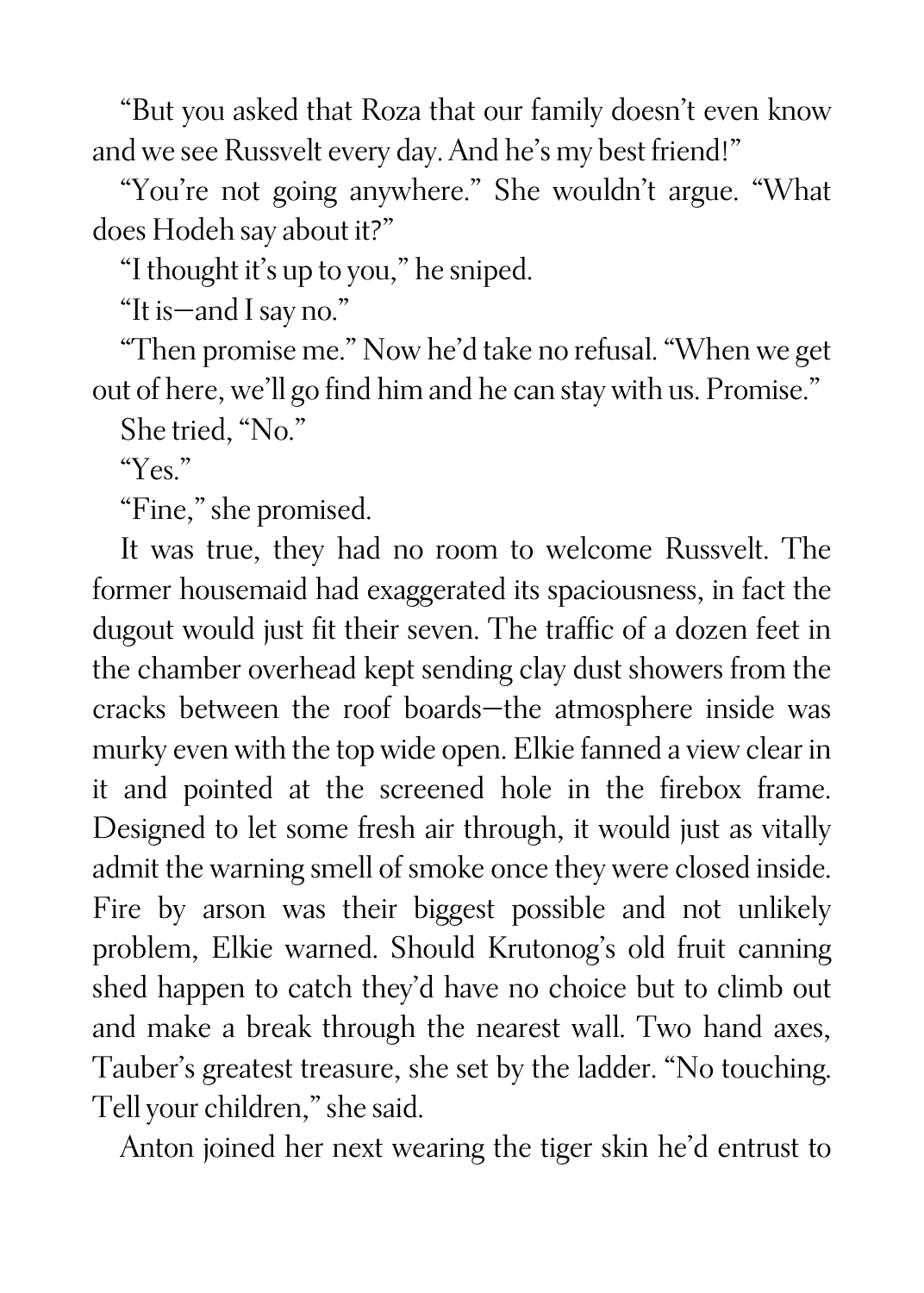no one else around his shoulders like a Hercules. Unwound and folded, he put it in the center of the overcoat she'd laid as a floor rug and said, "That's my spot. Don't move it anywhere." He picked up an axe to swing around.

Musya was thinking back to Anton's tormented air-raid nights. When the loud noises arrived, this ordeal to come would be hardest on him, she feared, without the sweet wine he'd learned to rely on then. Trying to recall her role in any decision to dose him, Musya felt like she'd lived as a sleepwalker once in Odessa. Where had she been? She said, "Fine. But I'm not in charge of seating."

Anton knew that. He put down the axe and she watched him assume the uncomfortable look that said his business was still incomplete. Their eyes connected, his glowing. "Is Papa coming with the Red Army?" he asked.

"Possibly, yes," she answered without hesitation. "We'll see."

"And then can we go home with him?"

She nodded her head. A winter short on food had worn down the fattest child in Obodovka, he didn't look so solid as before. "Home?" she said.

"Yes, to Siberia."

She said, "Yes, but I want to go back to Odessa first."

"For what?"

"Because I want to see the ocean." It was true.

"For what?"

"I have my reasons. Then we'll go to Siberia."

"With Papa?"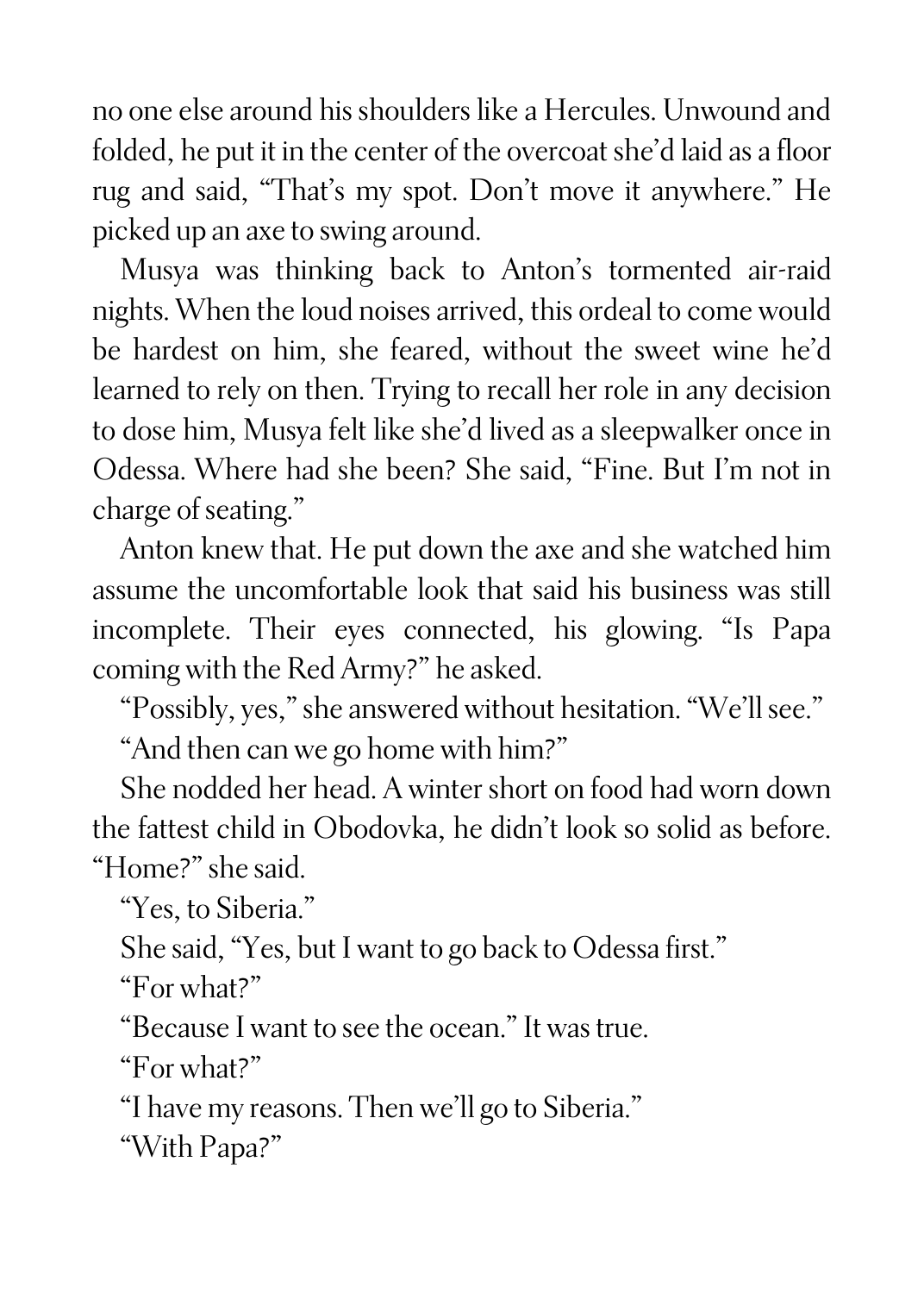"If Papa wants, of course with Papa."

"Promise."

She considered. Her thought took the shape of a newsreel map with moving arrow. Straight to Vladivostok and on to America—Musya crossed her fingers. "I promise." Even Boris might be willing to try America now.

They sent down her carpet-sided bag full of books and papers and most of the luggage pile, the Manchukuo dishware, the heater, the bucket. Mrs Drobitz's tin pitcher arrived brimming with cold well water. It was bothersome to have to keep ducking underneath the crossbeam. Every peek the others took left them critical of her arrangements. They and everything they owned would be filthy in two minutes. "I'm not finished yet," she kept saying.

"Mamenyu!"

The baby was teetering alone at the edge of the ladder. Her voice rose in horror as she went to catch him: "Mamenyu's here!" But he kept his balance and then insisted on clambering down by himself, every rung, while she kept her hands around his ribcage. Samuel Nemo was exhausting lately. Safe at the bottom he threw himself onto the dirt floor and rolled around until he was filthy. This took five seconds. She dragged him to his feet and he looked at her, handsome as a boy-god disguised as a penniless student of Torah, with the faded blue-trimmed hem of the sailor blouse he wore under Anton's old worn-out brown sweater touching his knees. His wide mouth was twisted, his big eyes searched her face. "What do you want?" Musya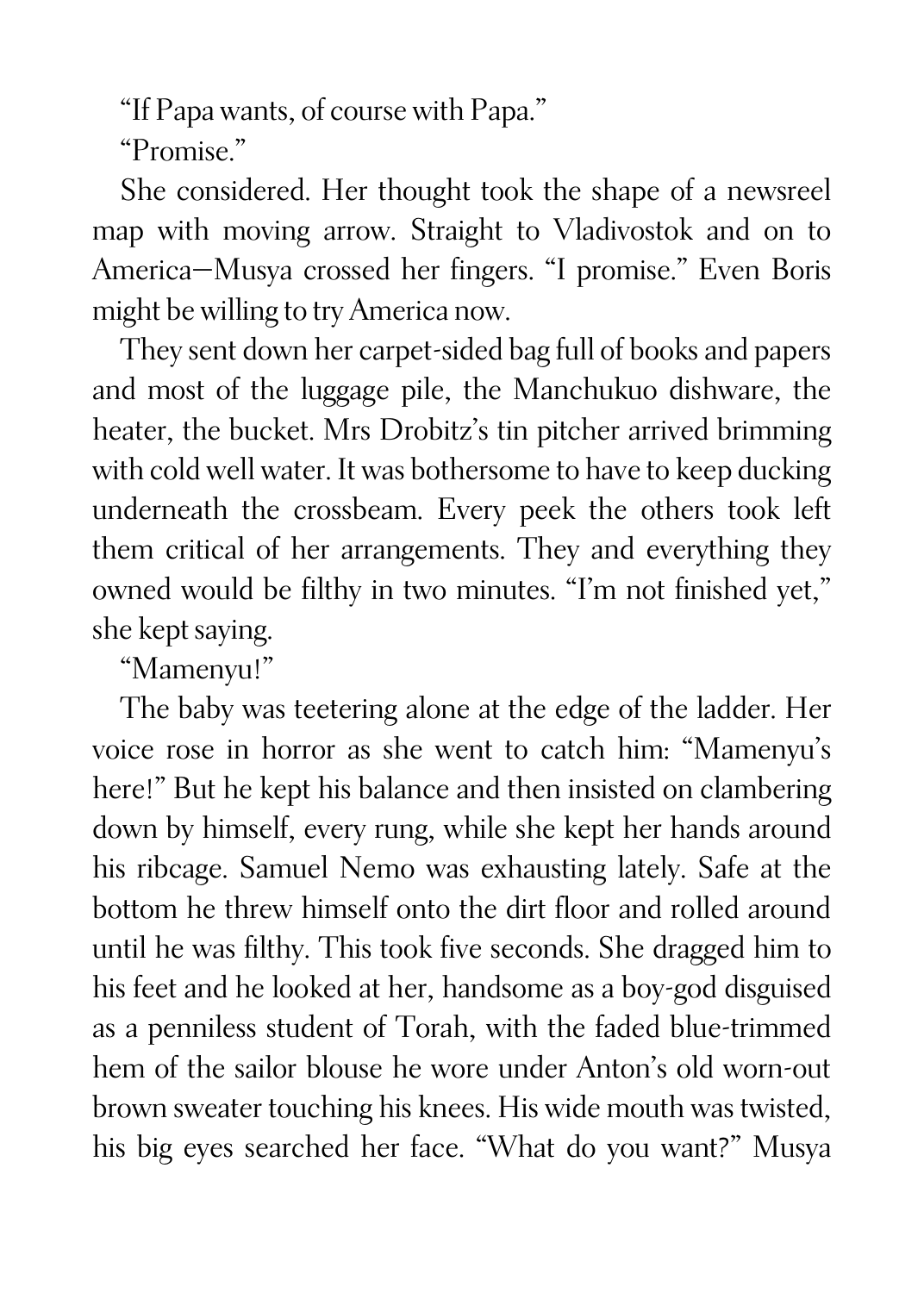said, at which he burst out crying. She knelt to clasp him to herself and kiss him, her child from her body, a circumstance which amazed her and left all her anxieties increased. "What's wrong?" One of his ear-locks brushed her lips again. Mother and son, they were almost like strangers. She had no idea what might have upset him so much, usually Samuel Nemo enjoyed family activities, she knew that. The words he was sobbing she could barely make out as he clung to her and shook:

"I don't like! I don't like! No good—it's no good!"

At last she thought she knew. Samuel Nemo was afraid but had no words for saying so. He'd never spent an hour in school except to eat cake and fear was not in his vocabulary. Holding him, Musya made comforting noises until he grew calmer. "Mamenyu's here," she chanted. "I'm here."

"He's supposed to be up here!" Hodeh was firm in pursuit at the top of the ladder. "Send him back up—Pretzel, come up here, we need you."

The baby snuffled and moved to obey. "For what?" Musya objected, holding on.

"For asking people for things," Hodeh said.

She said, "Ask for them yourself, I need him here, I'm his mother." But he was pulling away towards the ladder and up he liked work.

Parting with her baby's ankles Musya found herself alone again. She let out a scream when a dirt clump dropped from the ceiling to the floor beside her. No one responded.

Then no one liked her arrangements. Comfort and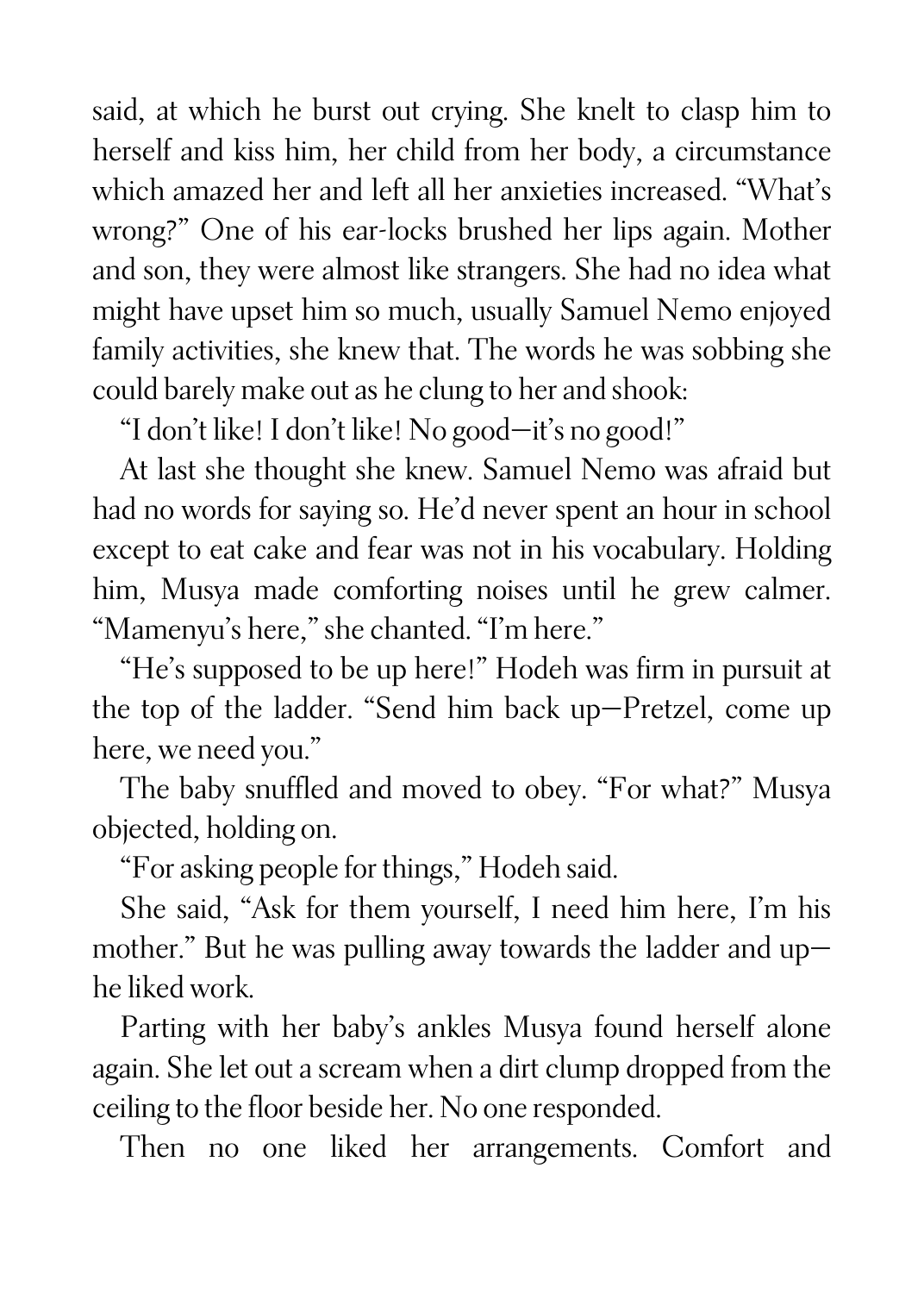satisfaction were nil. Inside the hole was a muddle of shoving and cross-purposes. Listening up top for the Germans' arrival, Elkie told them every half-minute to hush down below but their voices kept rising disputatiously. Eidel wanted half the space for their couple, she'd claimed it and now she wouldn't budge because she didn't understand why everyone ought to be equally crowded. "Where is it written?" Eidel said. A moment later they all heard a loud bang.

"Grenade," Elkie said, swinging onto the ladder, "This is it." Dirt showered them as she pulled the firebox frame across.

Darkness, chill, decay: Elkie struck a match and held it to her lamp wick. The tiger stripes leapt. Eidel gasped. "Are you crazy? I don't want to be asphyxiated." They all stared at her. "We need light, we need heat," Musya said. But no: Elkie was reaching. Off went the kerosene heater lit only minutes before, they'd had hardly any relief but enclosure made it too dangerous. "I don't know why," Elkie said, "every time, Eidel, you jump to think the worst." Eidel replied, "I'm logical—I know facts—I'm sorry—can I help it?" Musya's nerves sent warning aches of overstrain. "We wouldn't asphyxiate that fast," she said. "That's what they all say—don't you think?" Eidel said. Musya said no, she didn't. Elkie said, "We need to get organized. There isn't much time." But what could they do? Everyone asked Elkie at once. Too small for both sides to be right, the dugout had no room for compromise. Either half was too much for two or it wasn't.

"Split is no good," Samuel Nemo observed unexpectedly.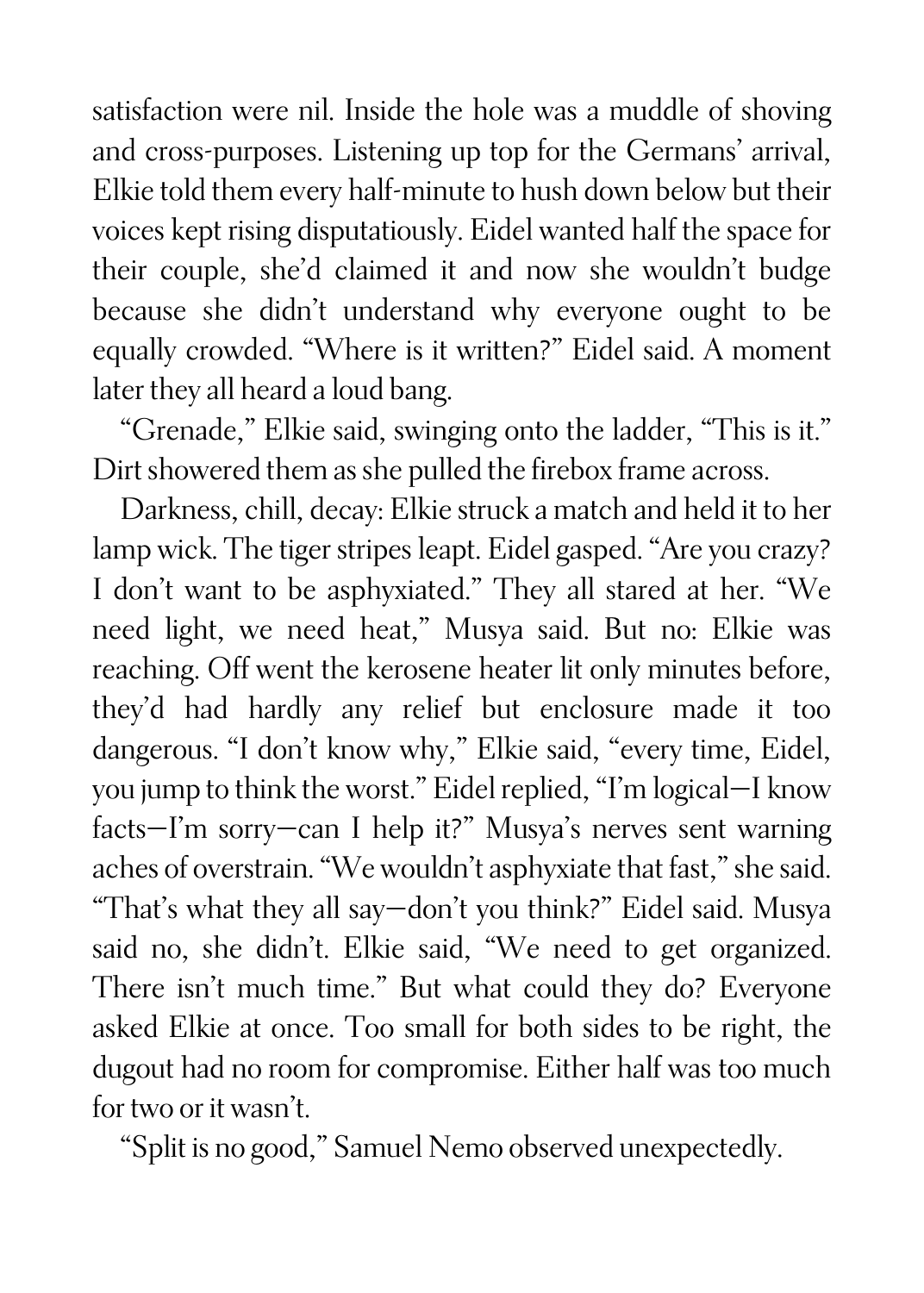Elkie was much more interested in laying out the principles and use of her makeshift latrine in the far corner. She'd rigged up an old door curtain to supply some privacy and she thought they could keep a candle end burning inside, at least by day. Correct use would still leave them very grimy and bothered by stink, there was no doubt about that. All at once the Kotz family's share of the dugout didn't seem so bad since it was further from the dirt toilet. With the lantern turned down to its lowest blue flame the candle-glow behind the curtain strengthened alarmingly. Eidel said she felt sure the Germans would see. Elkie's disastrous response was to ask Musya's opinion at which Eidel cut in: "It's not enough to invite her gigantic family in here when we can ill-afford the oxygen—you have to put her in charge of our lives as well?" Musya objected: "Invited us? What are you talking about? This is our space." "Actually," Eidel said, "it isn't." Then Elkie admitted that since the dugout at Tauber's was in such terrible repair, she and Eidel had been planning all along to use this one; just if they had to. "If you weren't using it. We've been saving supplies," she added. Musya said she didn't recall Elkie's saying a word about this to her and asked, "Did you?" Elkie said. "No. I'm sorry." But Eidel denied any cause to be sorry. "Why mention it? We had our plan. Presumably they had their own plan," she said. "Yes," Hodeh said. Wondering what Hodeh's plan had been Musya said, "Of course. Of course we did."

Into the momentary lull came four deliberate rifle shots.

Dozens of other Jews electing against flight from the ghetto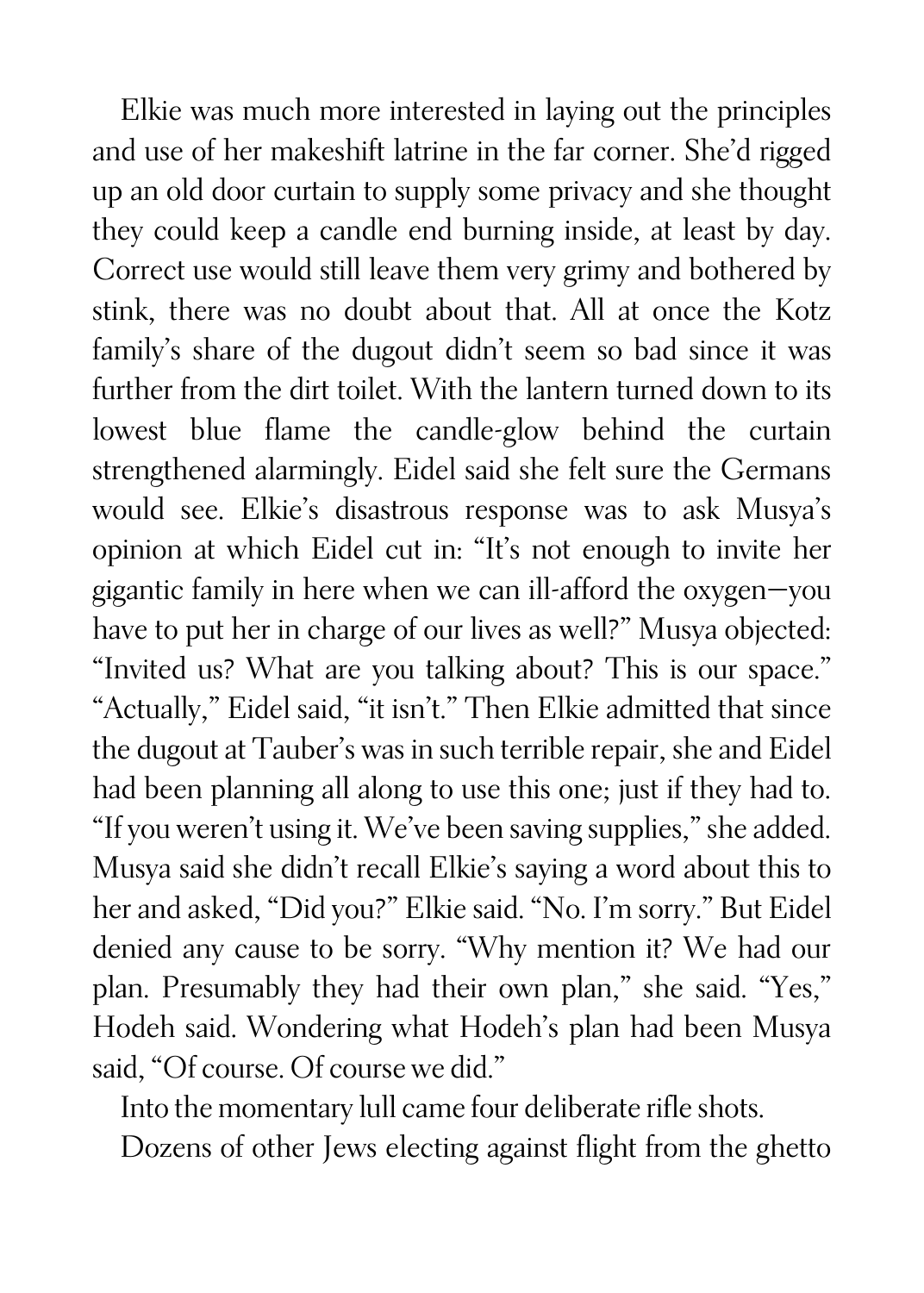had likewise concealed themselves inside the familiar fabric of their prison. Sadly, not all were well-hidden. There'd be a hunt, Elkie guessed. "And the more people they find the longer they'll keep looking." The dugout listened to silence for a few moments until Musya said, "Don't worry, they won't find us." Eidel said, "Don't you think everybody says that, too?" Before she could reply a spray of bullets overlapped another, closer, overhead: a hunt with machine guns.

A boy's high voice rose and whispered in stammered Ukrainian: Sender Kotz, a sinner, asking mercy one, two, three times, begging for it from a son of God. The foreign syllables grew quieter and spilled with smoother rapidity from his lips. The repetitions didn't stop. "He's goy too now?" Elkie asked. "You're goy, probably," Musya reminded her. The other children had begun to grow alarmed. "What is that?" Anton demanded. "Why is he doing that?" She said, "Oh, he learned it from a girl at work, it's mystical prayer." Eidel said, "It's superstition. Keep your voices down." Anton made a noise. "But for what? Ask him!" The quick chant ceased. "For protection, Antosha. You should say it too. It's the heart prayer," Sender explained. Eidel was scoffing. "It's famous. You say it to Lord Isus Khrystos all the time constantly and when you think of something bad, it makes it go away—it's not garbage, miss, it's from the Philokalia, it's older than Europe."

"Oh please," Eidel said.

"Can we say in mame loshn?" Hodeh asked. Sender said yes. "The language doesn't matter." Anton asked, "They really go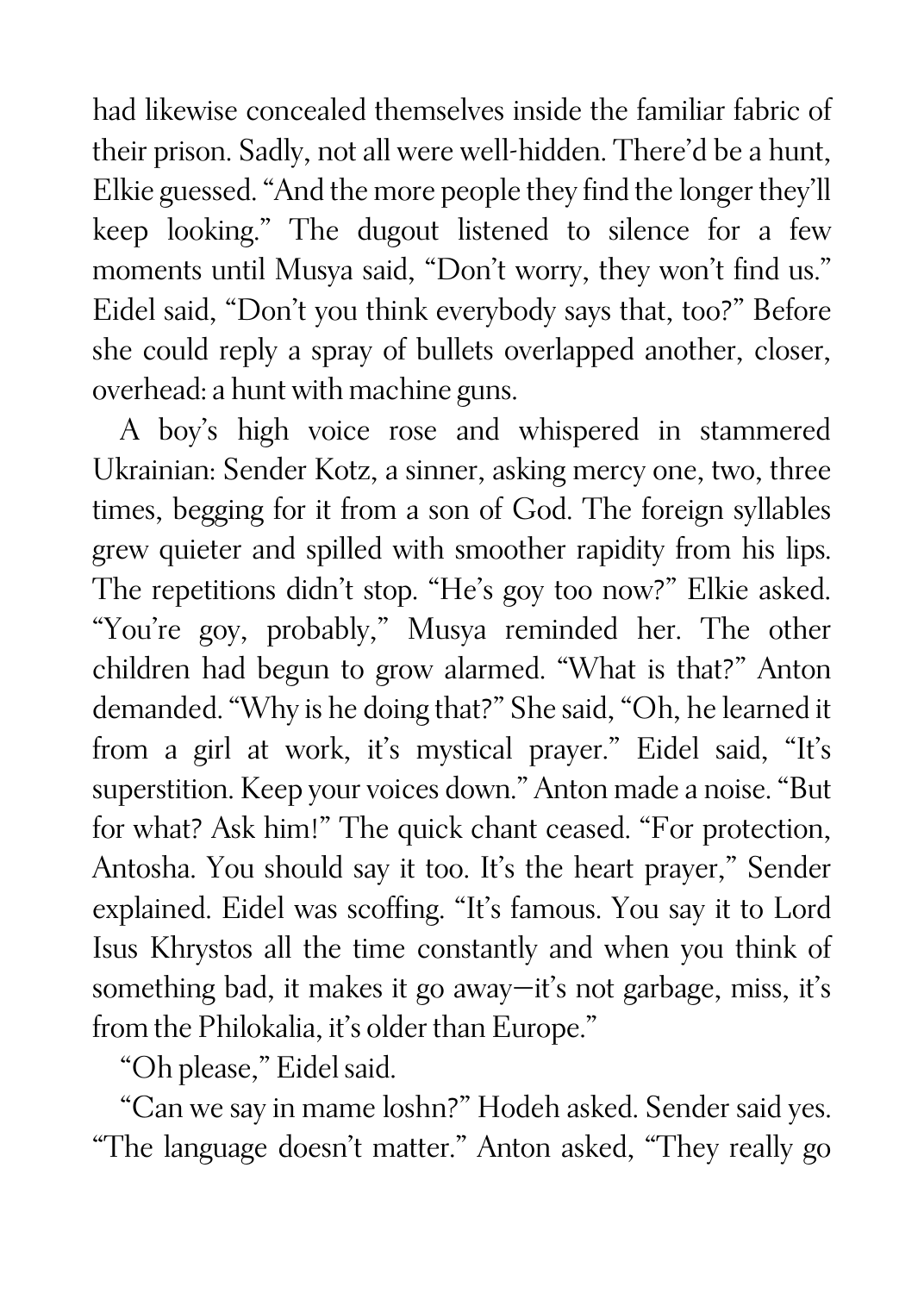away? Bad things?" Eidel said of course not but Sender disagreed. "I think the more people who say it, yes, maybe." To which Anton and Hodeh said, "Teach us." They'd made up their minds. Eidel thought it disgraceful and in especially poor taste given the circumstances; but her friend found it amusing, so long as they kept their voices down, to hear a Yiddish prayer said to the goy Lord Jesus. "Why not?" Elkie added almost cheerfully. "Our Lord—Jews' I mean—is their Lord's papa. It's the same family." Eidel corrected her. "The same backward delusion, you mean. Why not recite the multiplication tables instead?" The rest ignored this suggestion. Minutes later, with Samuel Nemo doing the best he could, the heart prayer dribbled from six mute mouths, a liquid thing of Yiddish tongue clicks. The impregnable front door of Krutonog's boomed under blows. No one was getting in that way. The Jew-hunters and their guns would have to use the side doors or come around to the back through the kitchen garden.

Elkie put the candle out.

This, now, was waiting for Germans. Compared to this, Musya considered, her waiting of the previous weeks and months had been nothing but time passing. She'd let it paralyze her all the same. When Germans were coming there was nothing to be done, no place to run safe enough; she'd learned this lesson. Any will she'd ever had to behave otherwise was long gone, she could no more run than Yankel Weissbein could now. Hitler had convinced her heart against which prayer words rang as when hailstones strike the bronze suit-front of a Party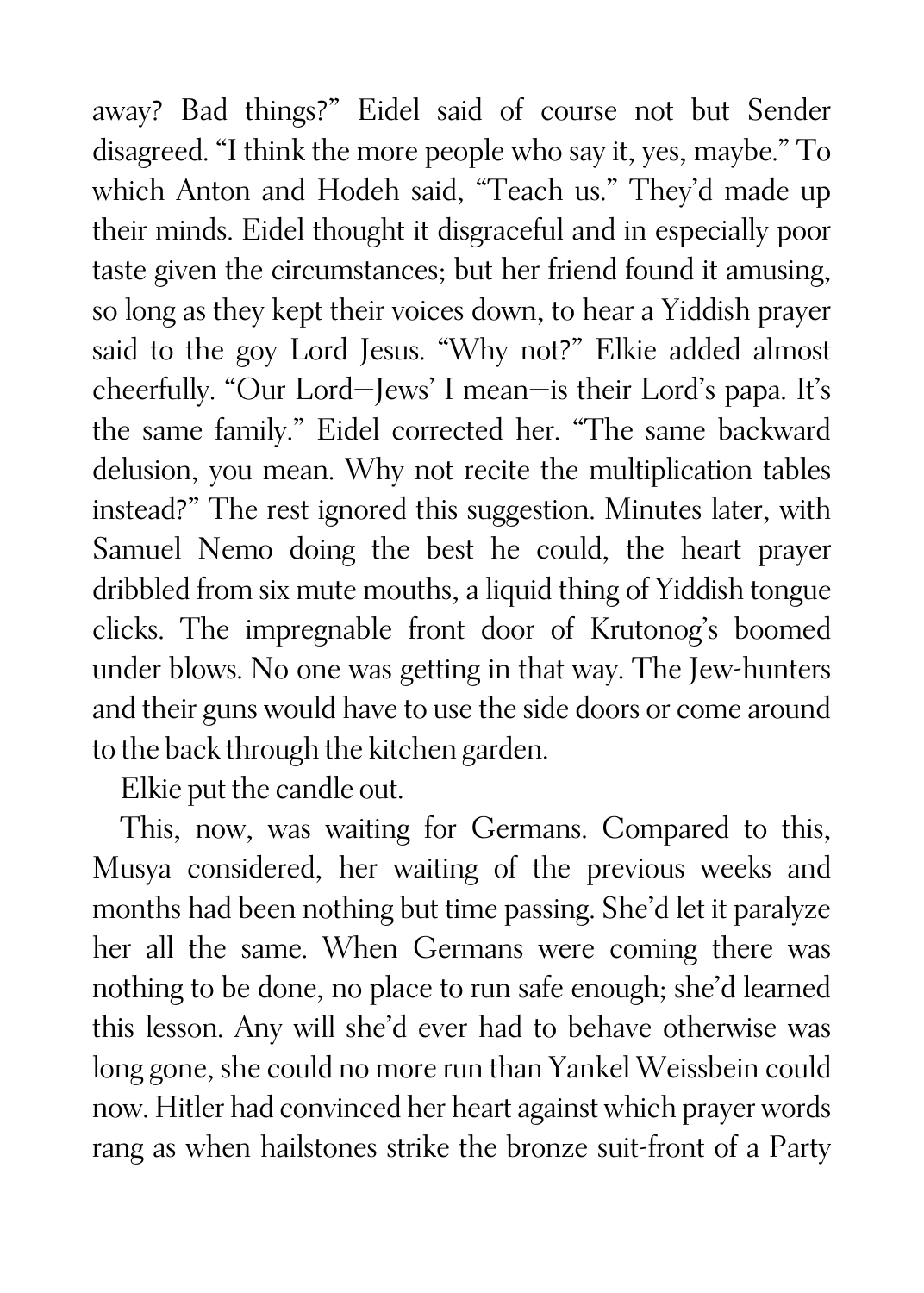saint on a town square plinth, shattering against her unbelief in anything but German barbarity. Fact: here it was, almost upon them. And only emptiness remained when she thought of the wedding plans that had kept her from reality until today. Just that morning, only a few hours ago, she'd chosen the flowers white lilac—and for the candles, very simple, some painted silver embellishments; she'd been so pleased with both decisions.

She and Sobansky had really mistimed things, however; and Musya couldn't blame herself so much. He was the one who lived in the world—a dreamer, granted, a typical Pole that way. Her usual smile at his national foibles faltered as she began to wonder what delayed him; for even a dreamer can take action. So why hadn't he taken the Obodovka ghetto into his palace already by now? And it was true, any big party night might have done as a pretext, nothing required her to sacrifice and give herself in marriage except that he'd wanted it. Or had he?

Her heart kicked the prayer off her lips. For here she was, Musya had to acknowledge, still as single and imprisoned as she'd been—jilted, possibly, abandoned even in her perfect dream by a man who couldn't love Jews after all, the old hates were too strong for his weak nature, maybe. One thing was certain: she'd never regret him again.

Samuel Nemo was hungry, he said. They all were, they whispered. And Elkie, bending to her stores, said, "Why not?" Everyone got a dry biscuit which all but Sender sucked on first so as not to make crunching sounds; his prayer continued, his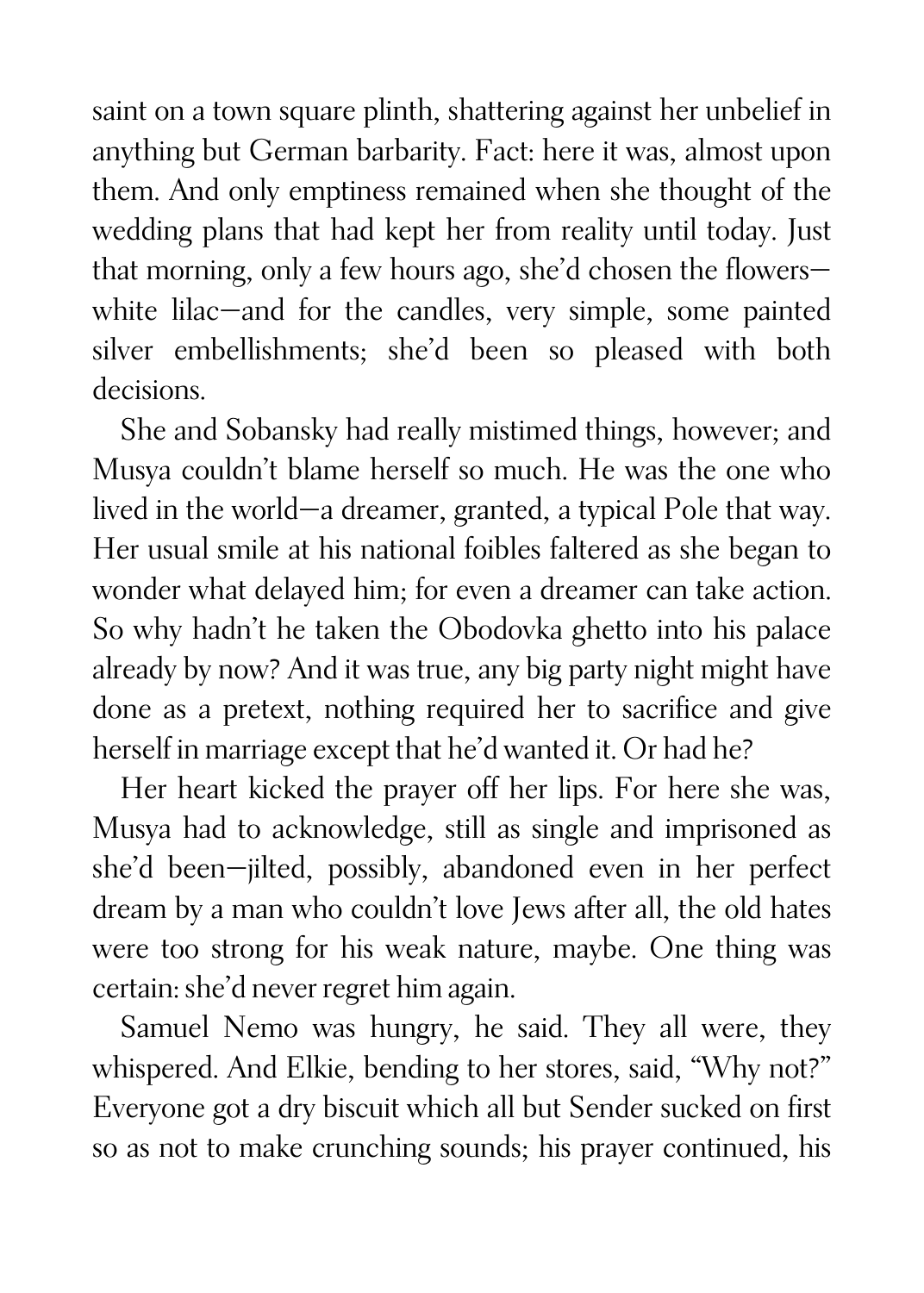biscuit untouched, slipped into his sewing kit. They heard a crash upstairs—a door, a door frame. "Keep saying the words!" he urged them. Biscuit crumbs flew as pattering quick chant resumed in every mouth, even Eidel was saying something. "The threes—the multiples," she explained. Anton said, "No! Don't confuse Lord Khrystos."

Musya sighed. How her sister Liza and their husband Boris Kotz would have hated equally to hear everything in this minute! She supposed on their behalf she ought to raise some strong objection. But she didn't object; only she found prayer grew tiresome. "Is this all it is?" she whispered to ask. "Just saying the same thing over and over?" "Self-hypnosis," Eidel said. The others hushed them and Eidel started on the fives.

Strange men swarmed the wooden halls in heavy boots and made the dugout's dirt sides thud in sympathy with the old inn's foundations. Stairs creaked, cupboard doors slammed, shelves and their contents crashed onto floors. Screams stripped by distance and obstruction to their bird-call cores broke out: the hunters had found someone. Musya pictured Germans, their eyes mad and pale, the knuckles of their meaty hands livid from gripping gun stocks; pot-boiled homogenous men. Where was Doctor Zev? Where was his sardonic mouth with its capacity to deliver incongruously soft kisses of the perfect duration? Left behind by his pretty nurse with a handful of patients, he'd play the Jewish hero now, she feared. Crazed with thoughts of injectable drugs the retreating fascists would converge on the ghetto clinic soon enough, no question. Always given to uneasy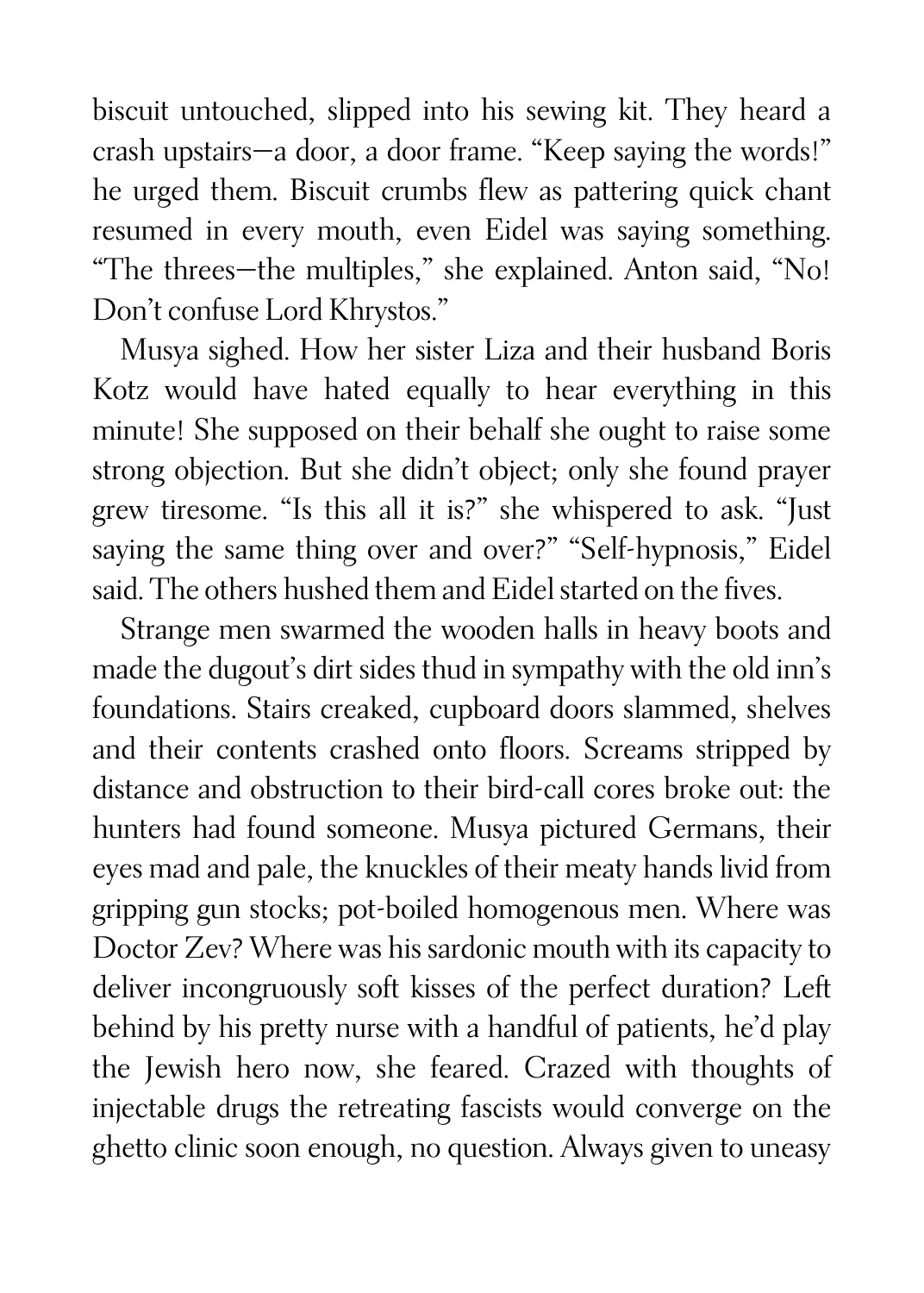joking at the preponderance of brains over brawn in his own make-up, Zev was liable to overcompensate with some defiant rash self-sacrifice. That he believed Musya lost to him didn't help. He didn't know she'd dropped Sobansky, she hadn't had a chance to tell him. Removing his spectacles with a calm hand he stood in the clinic doorway to greet Death.

Her breath caught—everyone's breath caught. Footsteps overhead, very loud and rapid, the boot heels slippery, not in good repair, the floorboards told them. Dirt sprinkled them twice: there was the briefest pause at every cubicle, a continuation as if down a spine to the end of the canning shed corridor, a reversal and an exit. Quiet returned except for the rampage and screaming elsewhere up above.

They exhaled and Sender Kotz had time to say, "You see?" before a horrible burst of noise reached them through the ground itself. The secret root cellar was discovered. Worse came next from almost overhead. It was the kitchen garden where many feet thudded and screaming bodies crashed through snow cover to clawingly uproot the frozen grass. All this was bad enough but then horrified consternation swept the dugout: Eidel and the children recognized a voice, a certain Simon they all seemed fond of, among the youngsters' screaming voices. His name was a blank to Musya, after the rateating Pearl she'd mostly lost track of her children's friends. To Eidel of course he'd been a student and maybe something of a pet, she seemed so frantic. "Pray again!" Elkie commanded. "Pray or multiply." Their lips moved. Men were raping Simon's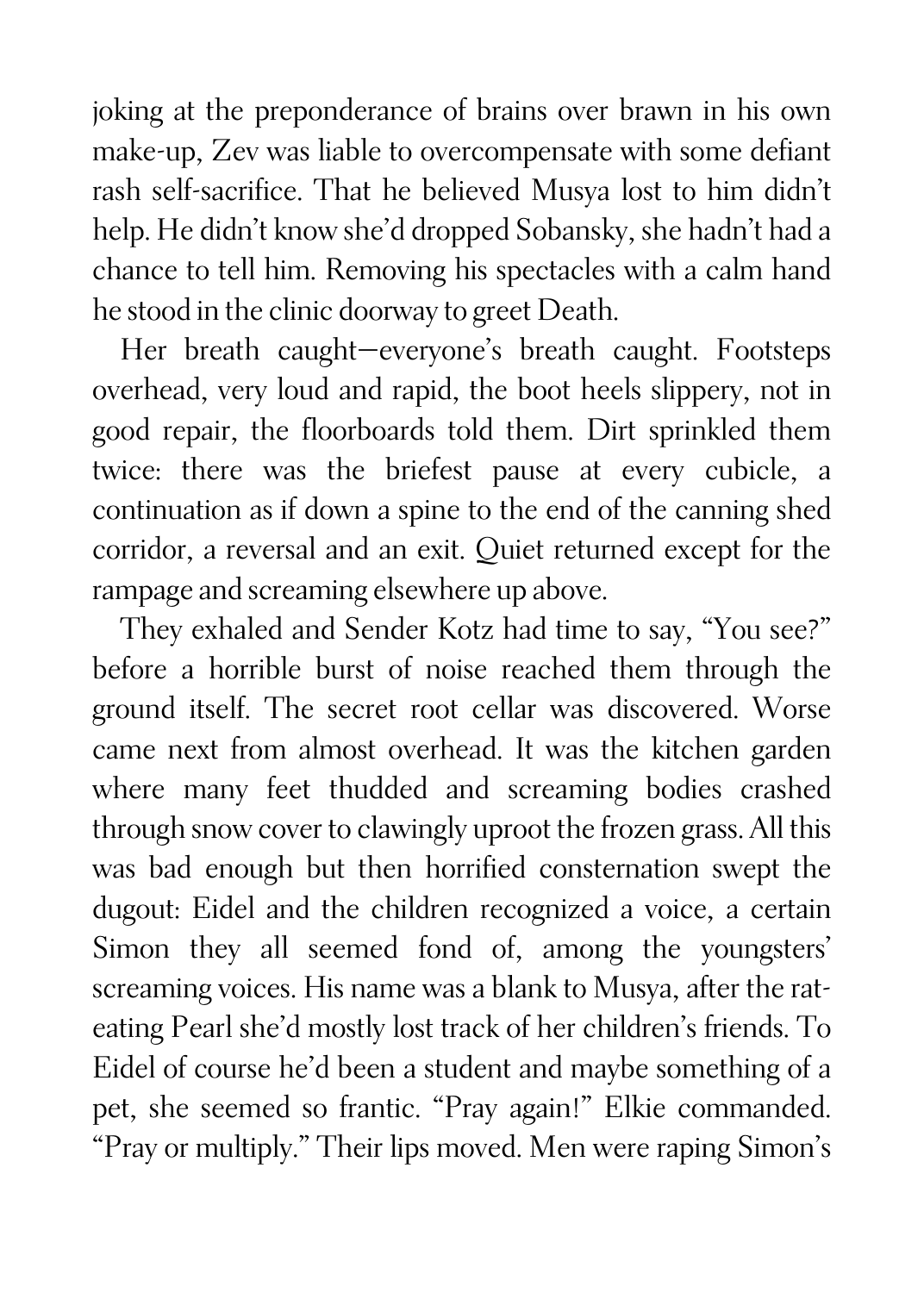mother on the ground, they heard clearly. Then someone killed her with a blade. What they were doing to the little boy meanwhile was hard to understand. From Musya's point of view what this Simon needed was a doctor—and she knew a great one. He was a doctor in need of being needed, her green-eyed love. Zev was right: this was a day for Jewish heroics.

She climbed to her feet and said, "Don't worry."

One step cracked her forehead smartly on the crossbeam. In a fireworks show of hurt she staggered backwards to collapse against the wall. A few instants later she came to herself again, she was weeping. *"Quiet!"* she heard. Small dirty hands grasped at her mouth from all directions in the dark to still it somehow; moving her head to evade them was agony. *"Quiet!"* The others were upset with her but the pain was too much, Musya's sobs grew louder until finally Elkie crawled across and put her in a smothering embrace; the noise stuck in her throat as the housemaid's never-ending heart prayer thundered in her throbbing brain. Headfirst into a lightless underground sea of tears she dove and swam towards the depths until she burst and drowned. She floated there, one with grief.

"What is wrong with you?" The ground was still. Candlelight caught in her eyelashes, dazzling her. She was thirsty. Eidel's voice came again: "Seriously—what is going on inside your head? Don't you understand? Your children need you."

"My head," she rasped. She'd awoken alone, wrapped in a tiger skin on the freezing dirt floor. "Of course you need her."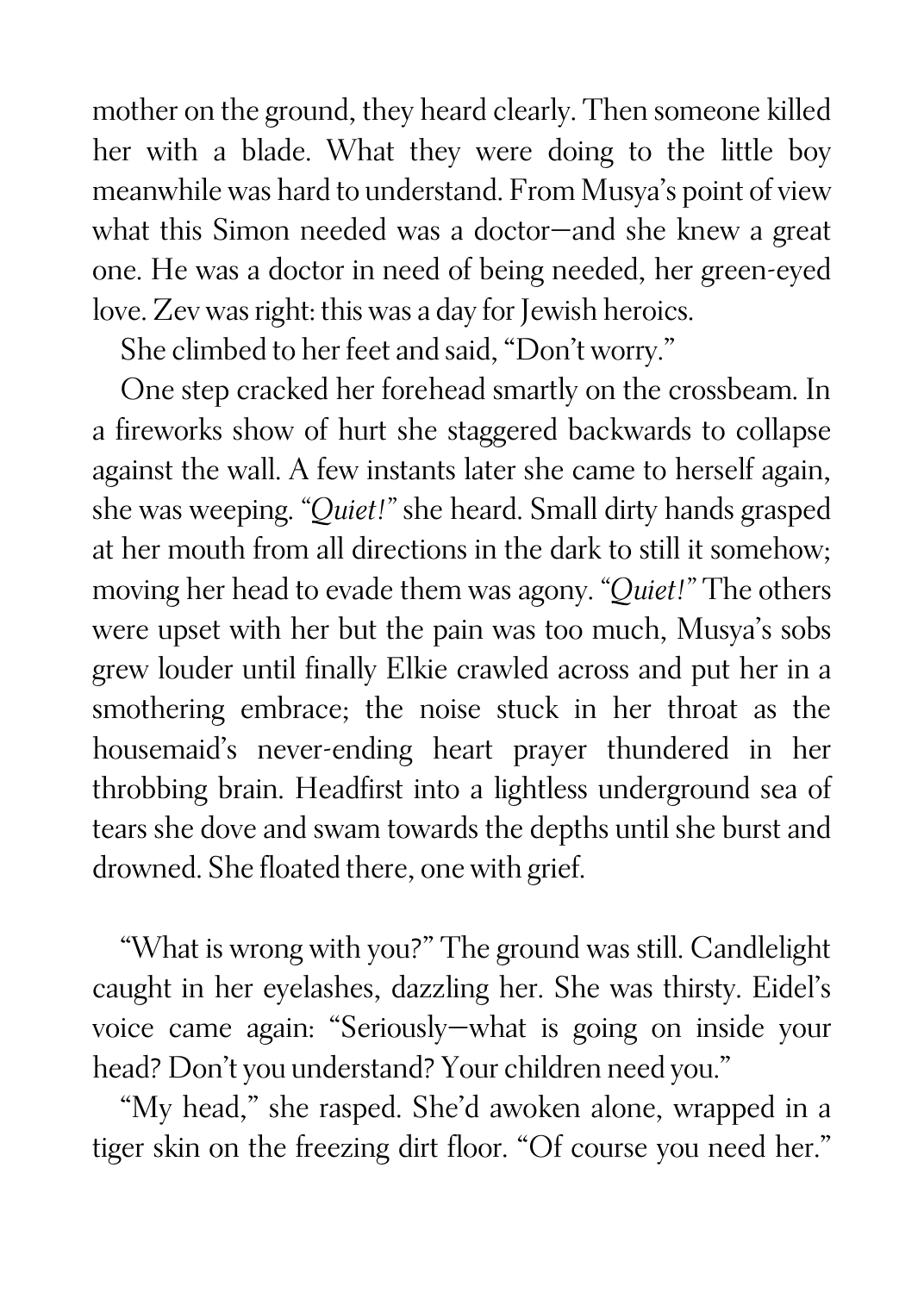Now Eidel was arguing with her children who were saying no, they didn't. Musya felt terrible in every way. The little patch of screen was dim, the short day was almost done. Not a sound came from the kitchen garden. Death, its terrible mystery, weighed on the ground there—a stillness heavy, wet, sinking. "The little boy," she managed. "What happened to Semyon?" His teacher answered through a stuffed nose, "Simon. They cut his throat." Like his mother, then, Musya reflected. Would her own children survive her so briefly? Sitting up made her feel sick. The moment's rest she needed dragged on.

Next all was dark overhead. Behind the door curtain's orange membranous glow the dirt toilet already stank. And the still winter cold of the frozen Ukrainian land overwhelmed them. They couldn't use the heater, from her perch on the ladder Elkie kept hearing too many noises through the screen to open wide enough to offer the least ventilation. The children's teeth chattered, they were having a loud chattering contest; Sender's were so rotten he'd dropped out early from the pain. The baby's small teeth made a hair-raising sound, Eidel judged him the winner. Musya said she agreed, it was true. Her heart was breaking. She asked for a drink. The water was so cold. She told Sender to pull out her quilt from the luggage where he'd helped her store it for safety: "For you children," she said. To her surprise every one of them objected on the quilt's behalf. She said it didn't matter but wept anyway to see its colors exposed to a soiling such as this promised to be. Her unfinished quilt made a great lump over the four children's heads—a buried lump, it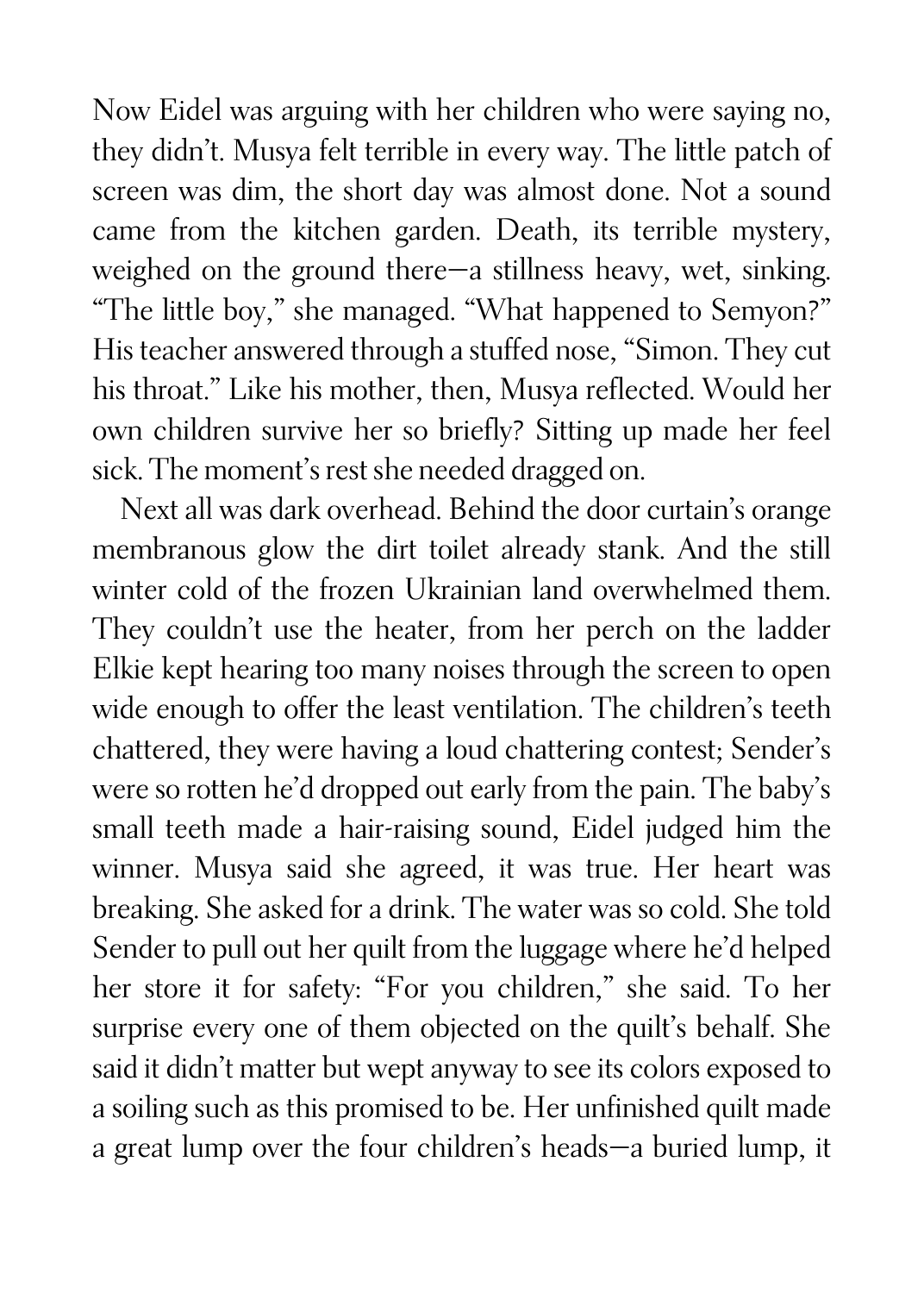looked like every hope she'd ever had. Elkie told the others to let her cry. "Let her get it out—it's very nice work, Musya," she added in her usual tone for addressing speech-deprived invalids. But Eidel didn't hear it that way. "You were always sweet on her, weren't you?" Elkie denied everything and said, "Just look at this beautiful quilt, Eidel—you're the one who's always talking about handicrafts." "A lot of beige," Eidel answered doubtfully.

Around dawn everyone smelled smoke at the same time.

Was it Krutonog's? They all sniffed and sniffed. Elkie thought it must be coming from a few streets off. Eidel said maybe it was Tauber's. Elkie groaned furiously and said, "Can you please stop being like that?" The smell of house fires came and went for the next five days. And Eidel did not stop, she'd suggest Tauber's again and again. As they were to learn, Elkie cherished plans for taking charge there since management had fled. Eidel's guess kept her bothered. She fumed, "Twenty other places it could be and you have to pick that one." Certain hints Eidel dropped made the pretty blonde's motives clearer, as they disclosed a heart set on less Obodovka, more downtown Moscow. At the children's encouragement, Elkie countered with a plan to take over Krutonog's, why not? Forget about Tauber's which didn't even have a modern kitchen. "But I don't cook," Eidel said, "and neither do you." The two friends would bicker all day but Elkie's arms would be around Eidel without fail when it came time to try and sleep, affectionate kisses for two in the dark producing strange discomforts in the wakeful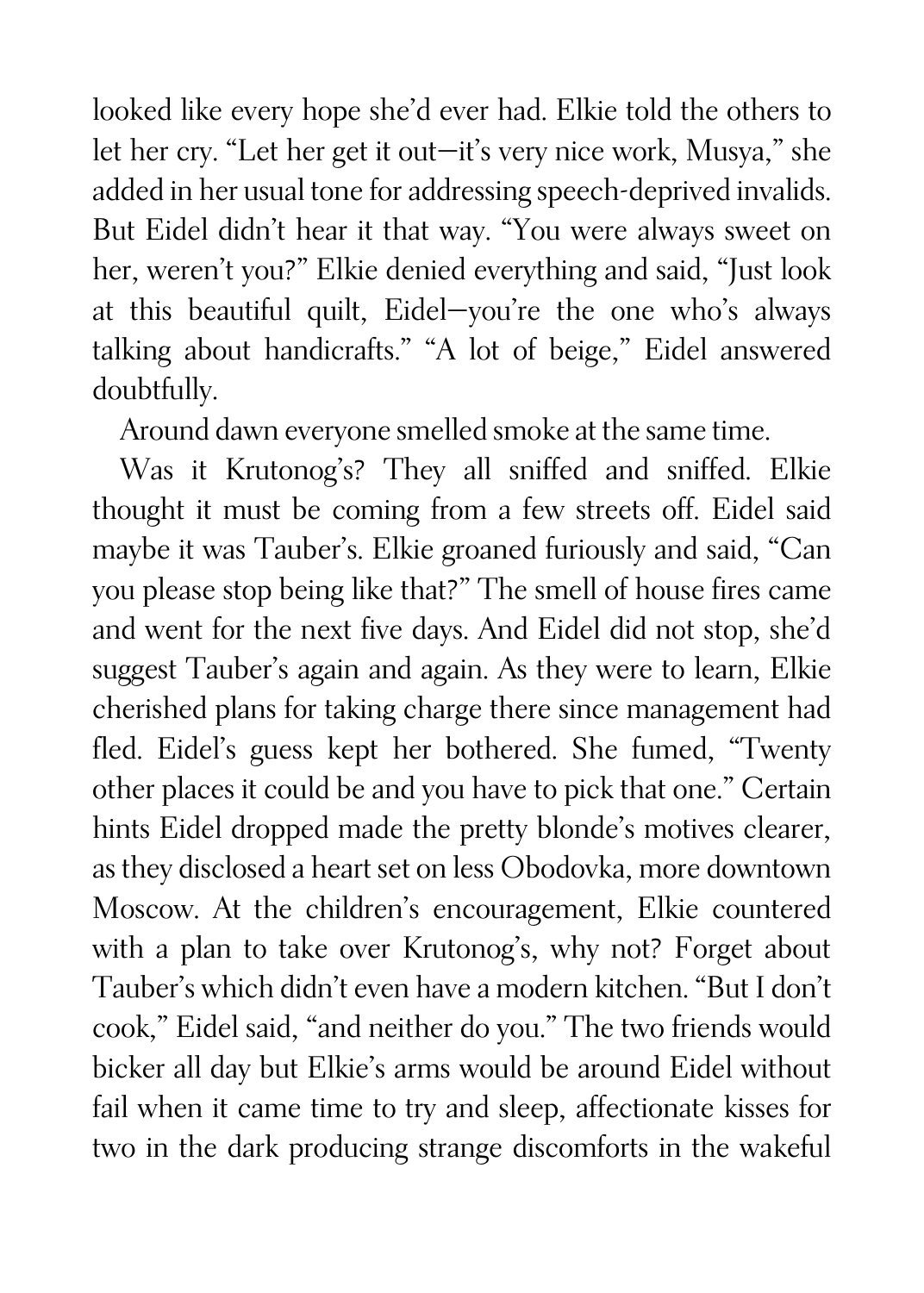remainder.

The action continued overhead. It wasn't safe to climb out and fill a fresh water jug, not once. There was some full combat. Charging feet pounded, trucks barreled past, explosives went off and sent showers of dirt into the dugout; hunted Jews kept being discovered and murdered as German, Romanian, Soviet and local fighters rampaged over the ghetto in turn. As a diverting change from heart prayer everyone memorized the multiplication tables to eleven. Eidel was at her best then, a born teacher. During respites safe for talking she dominated every discussion. "Up there?" She said, "They're setting fire to paper files in offices." She'd seen a lot near the Polish border. "They're collecting women to fill brothels. A brothel is a kind of labor prison," she answered Anton. He never missed a word from Eidel's lips, unfamiliar or otherwise, and was always questioning and picking fights with her. Once the delinquent boys who'd been sent away for arson were the topic and Eidel said she didn't care about the witnesses, she called the fires accidents, the boys falsely accused, innocents stigmatized for their rambunctious youth, innocent young boys. Anton said, "They were not, they were firebugs and rotten criminals like the council said. Hodeh knows, she had to fight them off with the sharp scissors!" Hodeh said, "I did. They were after the sharp scissors." Eidel said, "You see?" "No," said Anton. Nobody but Eidel saw. Her voice grew impatient. "They needed tools—basic tools—but no one gave them any. They weren't rotten, they were failed by their guardians and representatives. This is what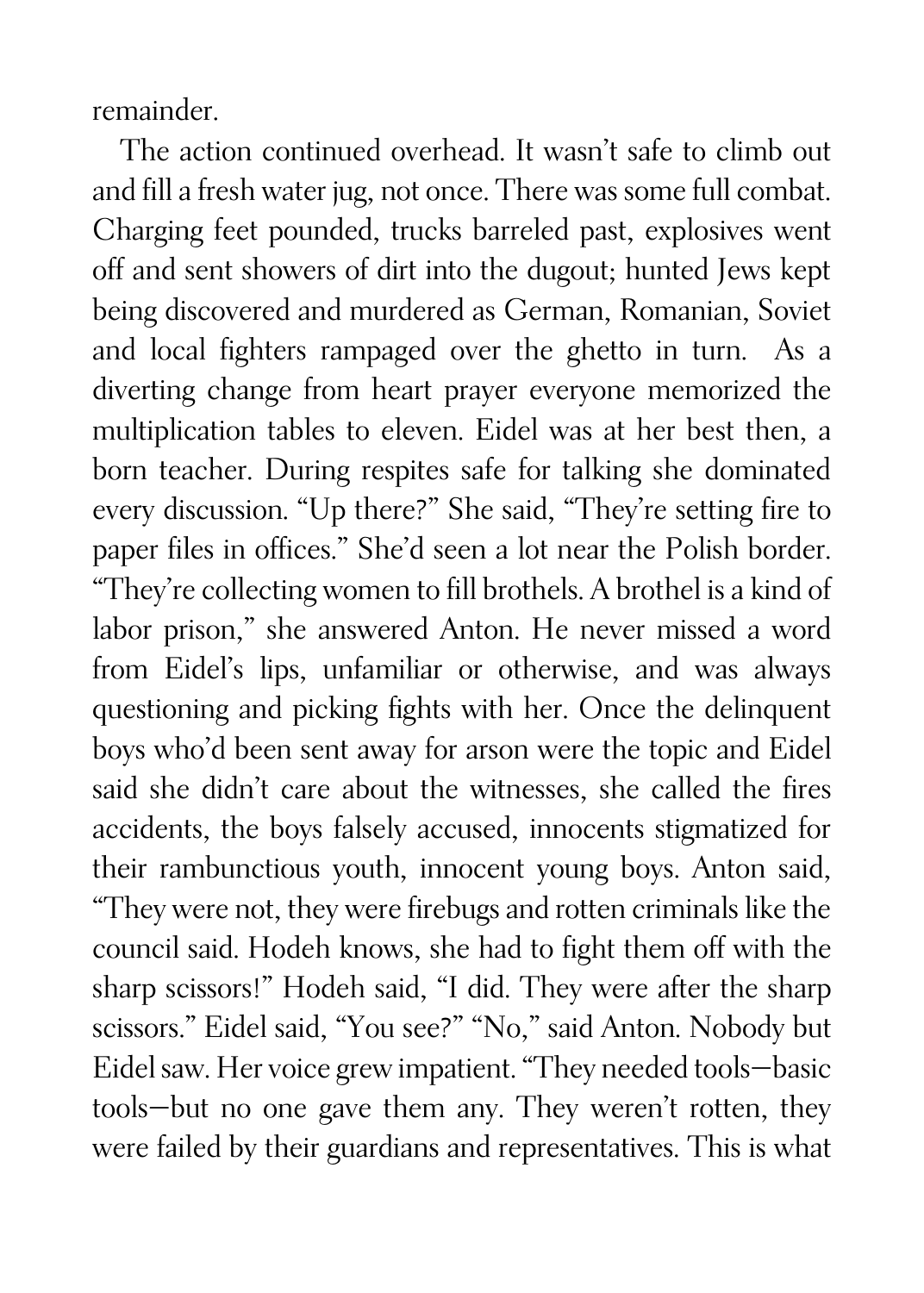happens when you don't have socialism." It was easy to see why the teacher longed to go to Moscow, her friend Elkie said because there were more crazy people like her there. Eidel called Elkie an obstructionist.

Nightfall brought rats to the room upstairs, many rats, many vocal and curious about the firebox screen, on the move, Elkie guessed, from burned-out former premises. They couldn't get in the dugout at all, she told Eidel. Down below, the little clutch of seven souls stayed hidden. Maybe in the night or maybe tomorrow, they'd tell each other, the fighters would at last move on from the Obodovka ghetto where their continued presence was mystifying, really. Had the local scenery beguiled them, as Musya suspected? Were they lingering over a chance to risk death in the Napoleonic winter battlefields of boyhood's imagination? Who could understand the minds of men still intent upon burning down buildings and killing more people at this point?

"We're alive. And they're alive," Elkie said. She meant the dugout's insect life and worms. Lamplight made their numbers come on strong. "We're all alive here so let's just try to get along with each other without screaming the roof off." Every manylegged thing their body warmth had hatched in the Ukrainian soil now crawled towards its source to poke with head or mouth or feelers through the dugout's dirt walls, plop down onto a person and keep crawling. Even the children objected to being so neighborly as Elkie now suggested. "What if they try to eat us?" Anton asked. Eidel said, "Of course they'll try to eat us.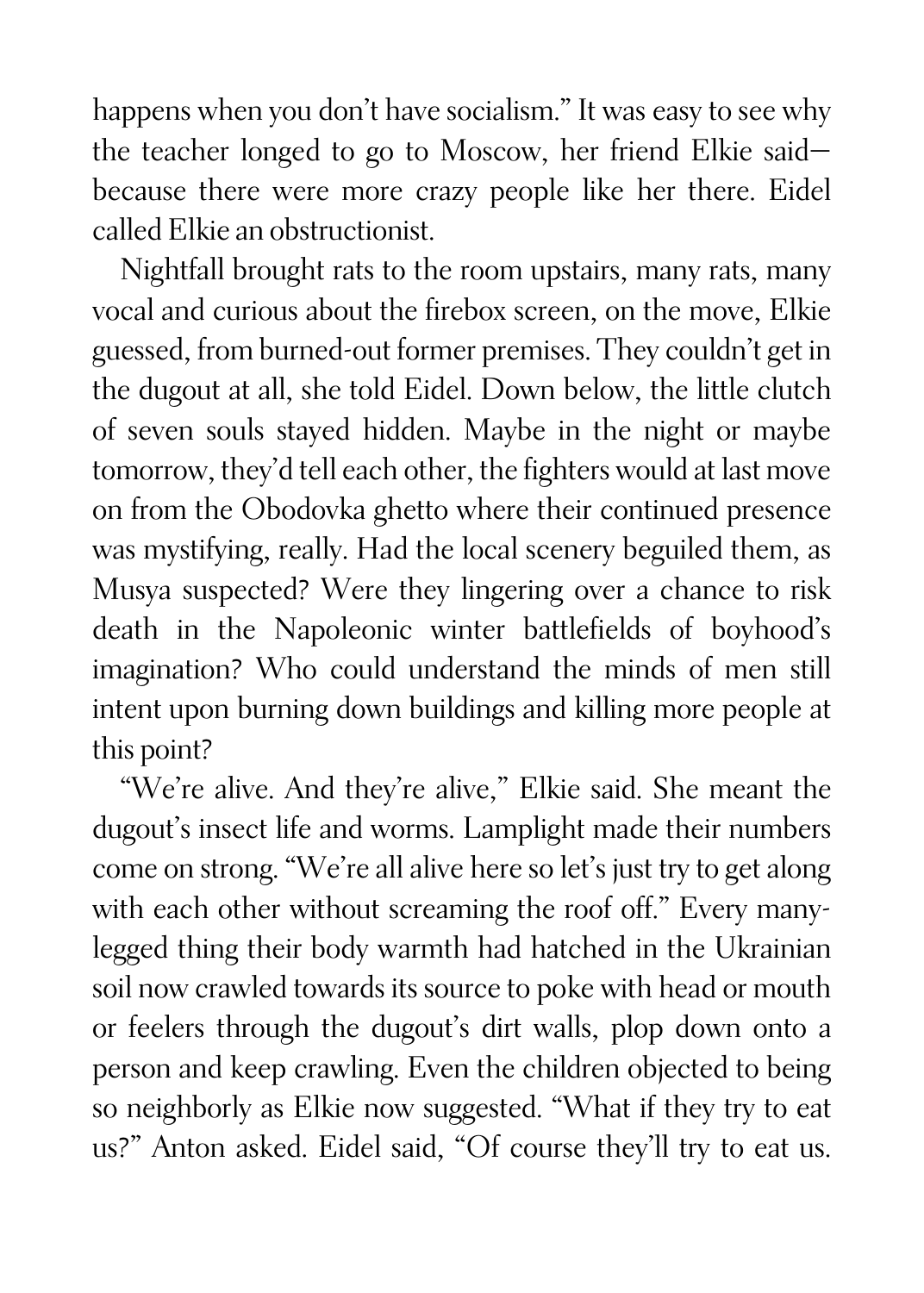What? Worms and beetles eat flesh—I'm not allowed to know that? Ignorance never helps anything," she finished strongly.

Musya kept mum. Her usual bromide felt out of place: why shouldn't they worry—especially if they wanted the occupation? Misery could do with variety, she thought. The lump on her forehead still hurt and she was tired of life in a dark stink-filled burrow in Transnistria. Crawling insects made the situation worse—but everything that happened made it worse. Death stenches, all too familiarly penetrating, reached in from the kitchen garden. Rats' feet scrabbled at the firebox frame night and day now. And the three of them who could were menstruating in tandem—the mess was terrible, disheartening. They needed more soil for the latrine all the time. Eventually it happened that Anton was excavating from a wall near the door curtain, Hodeh assisting, when a portion came loose and spilled something into their midst.

A human skull.

A pile of bones followed, dislodged at the same time along with a lot of black beetles. It wasn't safe to scream. Samuel Nemo was noisily fascinated. Hodeh caught him up. "Quiet, Pretzel!" The bones with their bulging ends were just like the ones sticking out from the dugout walls on every side, she'd thought they were roots, age-blackened leg bones and arms bones and ribs; there were digits and knucklebones all over the floor that she'd taken for chalk pebbles. There were some hair strands but no sign of clothing or jewelry, no rings. "I never heard of a graveyard here. It must be very old," Elkie said,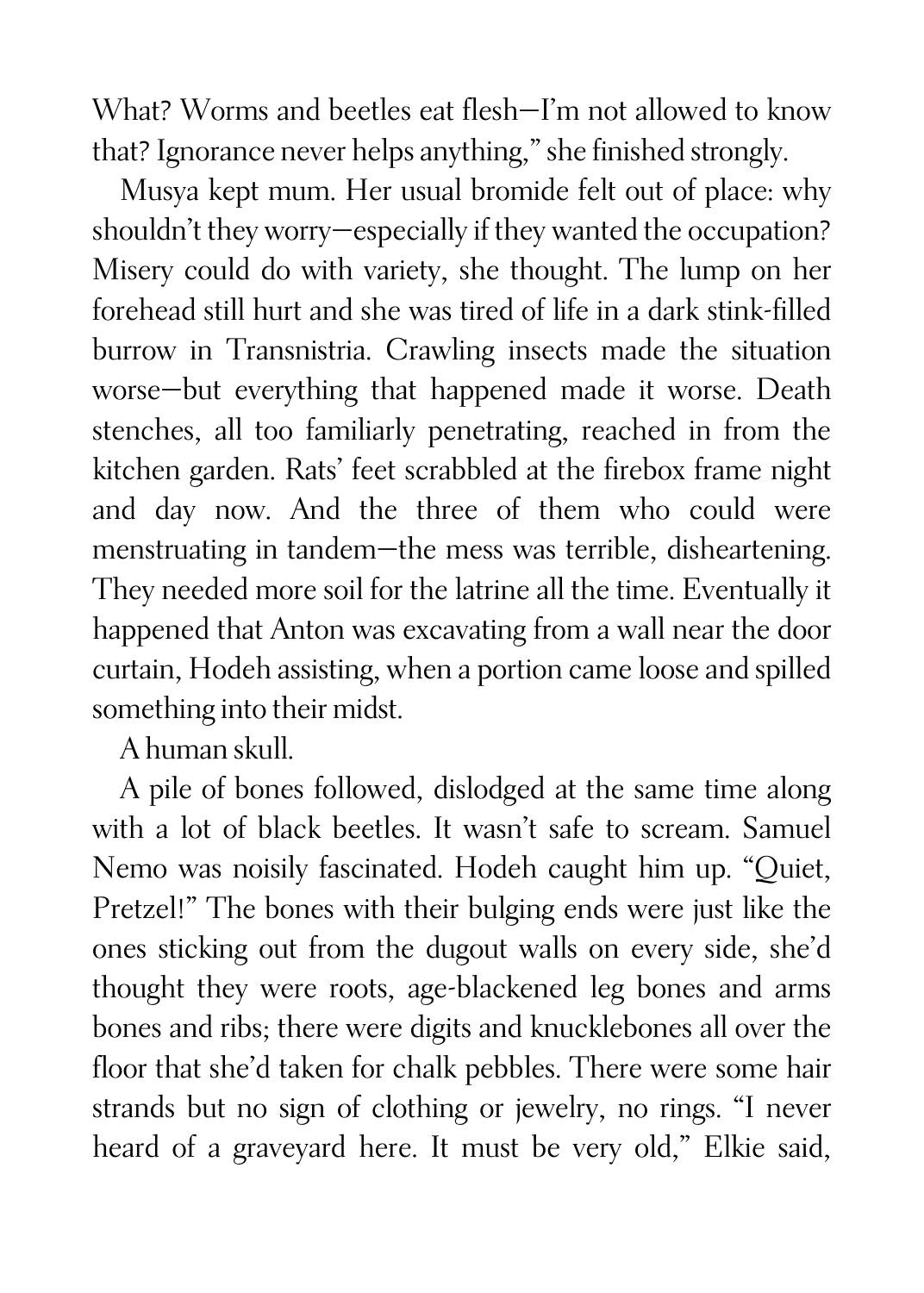moving the lamp around. "No wonder there are so many insects." "And worms," Eidel said. "Elkie, you told me this was a safe dry clean place, you called it the best hiding hole in Obodovka—and you," she turned, "you were down here in broad daylight for hours arranging things, you never noticed the decay of dead Jews all around you?" "You were the one," Musya replied, "who said it could be more grave-like." "Well I was wrong," Eidel said. "Anyway," Musya continued, "They don't look like bones, they're not white." Eidel was exasperated. "Those bones you're picturing aren't naturally white, they've been boiled and bleached with caustic soda. Which I know because I was friends with a medical instructress," she explained to Anton. He said, "And how do you know they're Jews?" "Who else?" Eidel said. "Who else winds up in a mass burial in the middle of Ukraine?" Elkie said, "This was always the Jewish quarter. Maybe the ground shifted, that's why." Her voice trailed off. "The ground didn't shift," Eidel said. Sender pried a section of another skull from the wall by his head and spoke in a wondering tone:

"It's the mummy cave! The Cave of Ten Thousand Mummies, under Odessa—you remember, Hodeh, we told you." And he described hero Jim and his brother Tom and their guide the strange conservationist with his torch and his great heaps of ancient remains. Anton said it was better in the story. Eidel agreed that it usually was. "That's a rib bone you're holding. And that's part of a pelvic girdle. It's really not funny." The children kept digging out the oddest ones they could find,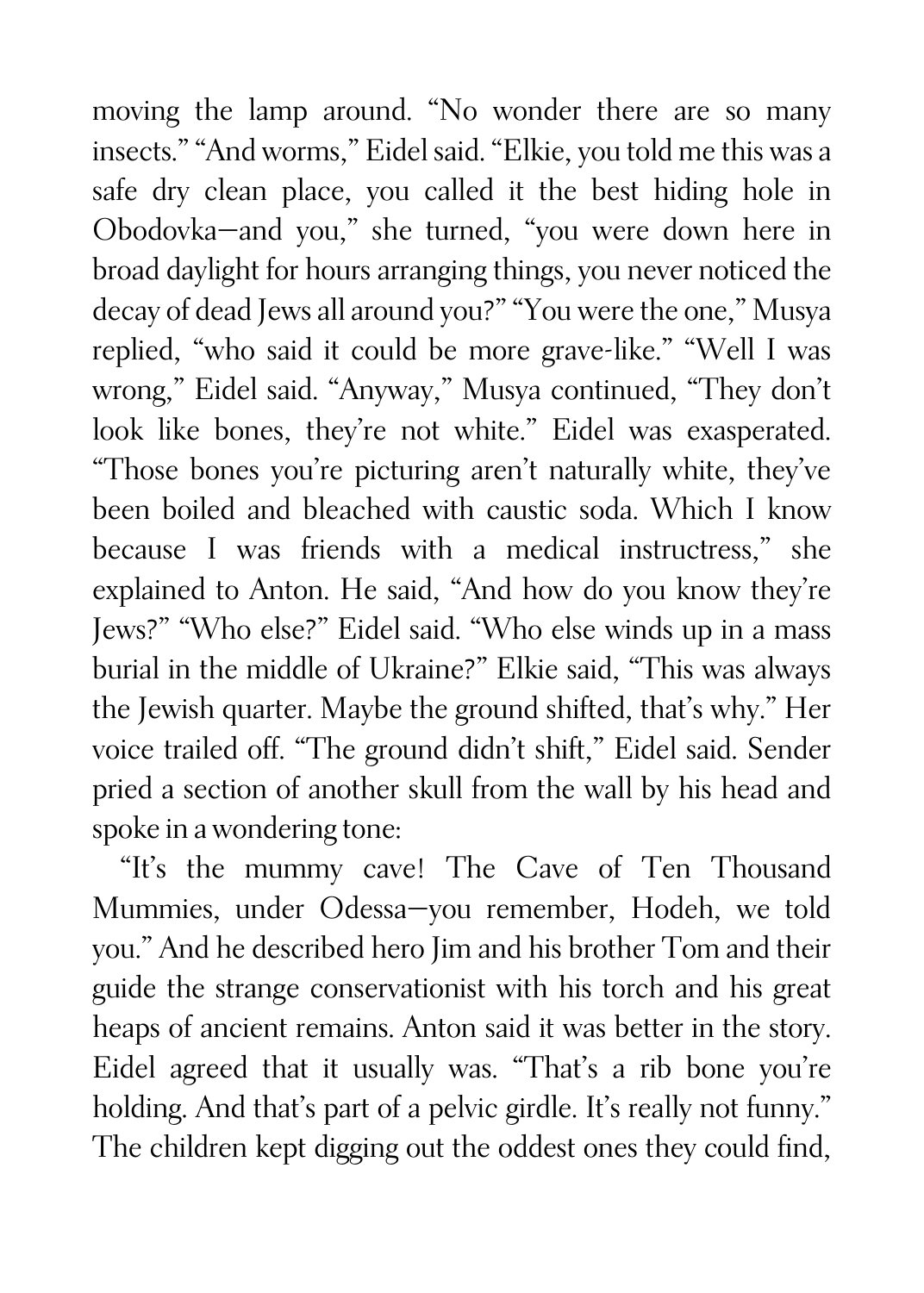hoping to stump the teacher who named them all in Russian. "Don't pick at the bones, leave them be," Elkie warned. She had concerns about a possible collapse; but it was a case of some kind of skeleton fever where Musya's children were concerned, they loved to pull bones from the walls when no one was watching them. Elkie and Eidel blamed her, the mother, when a great sheet of earth fell around Musya's shoulders one afternoon and left her hair full of cockroaches.

Now she sat away from the wall, hugging her knees. Tears dripped down her filthy cheeks without ceasing. The possibility that her children would die here chose this time to feed among her thoughts; an awful carrion bird with a beak like a spider, it left her mind filled with disgusting chaos. Then every twenty minutes or so a special fear that someone would physically hurt them gripped her and hollowed her out with an acid or caustic soda solution—if she moved it would start to dissolve her. She couldn't move, couldn't speak, couldn't speak to them. Every memory she could make of them was precious but every moment now felt horrific, better forgotten. She preferred to watch the four of them asleep beneath her patchwork by the candle end alight. If she narrowed her eyes, the reeking dirt toilet that shimmered there became the icon room at King Nebuchadnezzar's palace. Then more vivid than dreams came two little boys in quilted suits hurling themselves down the sled hills of snowy Birobidzhan; the infant Samuel Nemo in the family sailor blouse raced on his impossibly fast short fat white legs to greet her at the ghetto gates; and next lay purring, his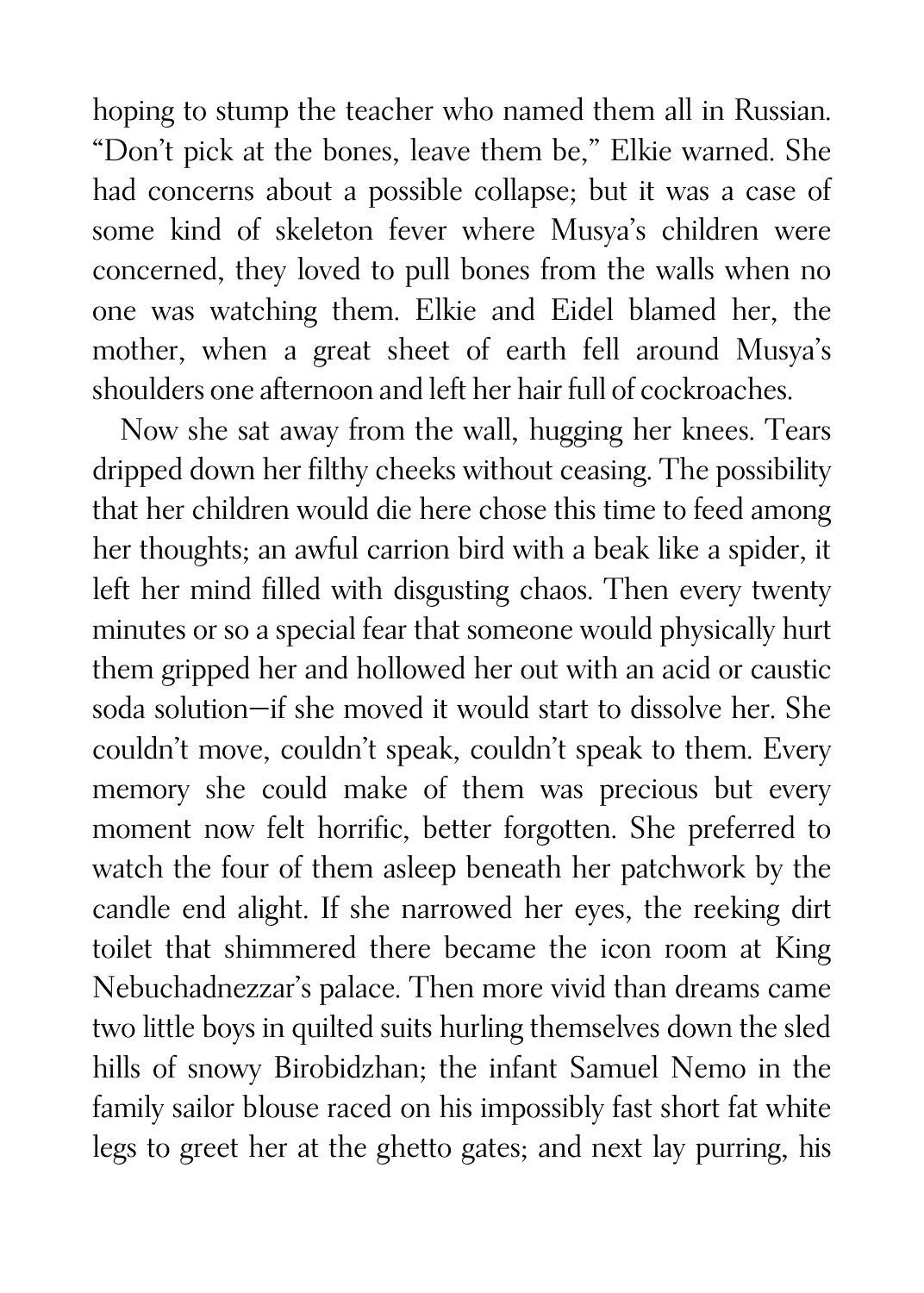small feline self again, starlight in his eyes, in little Hodeh's lap; then she was back in Hodeh's Ali Baba cave-nest surrounded by floating housekeys. No one was speaking much lately, they were almost out of water. For six days straight the blood seeped from the boy Simon's throat and his mother's had been making its way through the soil towards the dugout walls. The rotten bones in their multitudes were highly conductive, she guessed, so that she expected to see it appear any time now on the wall nearest the kitchen garden, there by the glowing curtain, at first a trickle through the bones like honey glaze. Musya was certain she could see movement there.

"I told them not to touch the bones." Elkie sat up angrily. "But they're all asleep," Musya said. There was a definite disturbance in that corner, though. She gasped as her heart sank. "It could be my husband again!" Pink ectoplasmic Boris Kotz, he felt like the last thing she wanted to see. She watched a dirt clod tumble down the wall, then something of darkness slide out and stop—a big rat body. Would there be a transformation? Would it grow spectacles? She'd never know. Elkie sprang forward and hissed at it, "Shoo! Shoo!" and the rat turned and vanished. Elkie risked another candle flame and signaled to Musya; the others were still sleeping. "Where's the hole?" She'd picked up a skull to use as a plug. "We can't let them get in here, there's too many—they really *will* eat us."

A couple of leg bones served to brace the skull. It would have to be good enough, Elkie whispered, adding:

"Don't tell Eidel!"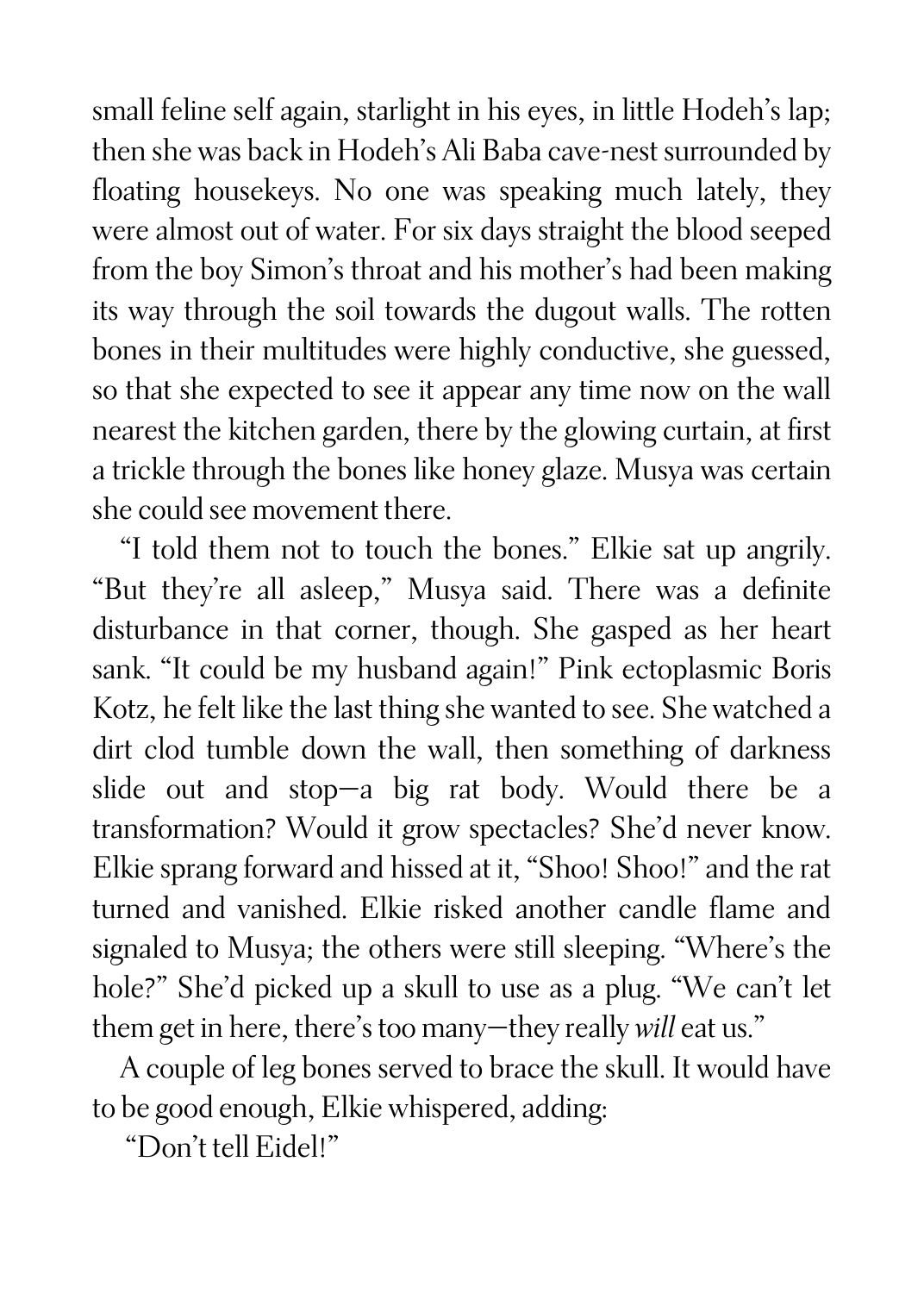Broad daylight showed overhead. The dugout had slept poorly in general and late. Anton sat up, did some arm stretches, glanced around and said, "Who moved my things?" Musya said, "Don't worry. We had to borrow a couple of bones, that's all." He missed his femur. "And my best cherep—you took them. Give them back." "No," Elkie said. "Yes," said Anton. He climbed to his feet. "Yes—yes—yes!" It was bad enough being robbed, now he couldn't get justice—she understood completely, Musya told him. "But we're using them for something very important." "An emergency repair," Elkie said. Eidel said, "What's broken?" "There!" Anton slipped underneath Elkie's hand, yanked his big leg bone from the wall and shook it like a club at them. "This is mine! I'm collecting them!" Dirt and metatarsals tumbled around his boots. Elkie said, "Fine. We need another to replace it." "No!" Anton said. She told Musya to find one. Anton started shouting "No—no!" "He's out of control," Eidel said. Musya and her other children nodded helplessly. "Give me that bone and be quiet." Eidel held out her hand; to their wonder, Anton obeyed in full. Elkie was next. "Why do you need to take his bones?" Eidel demanded of her. Elkie said, "Because." At that moment they all recognized the sound of people walking in the ghetto, many feet lightly shod. Civilians. Earth drizzled from the walls and ceiling boards. A woman called out that she'd heard something inside there, sounded like voices; a man cursed in Ukrainian. It was the townsfolk.

Did this mean it was safe to emerge? Not one of them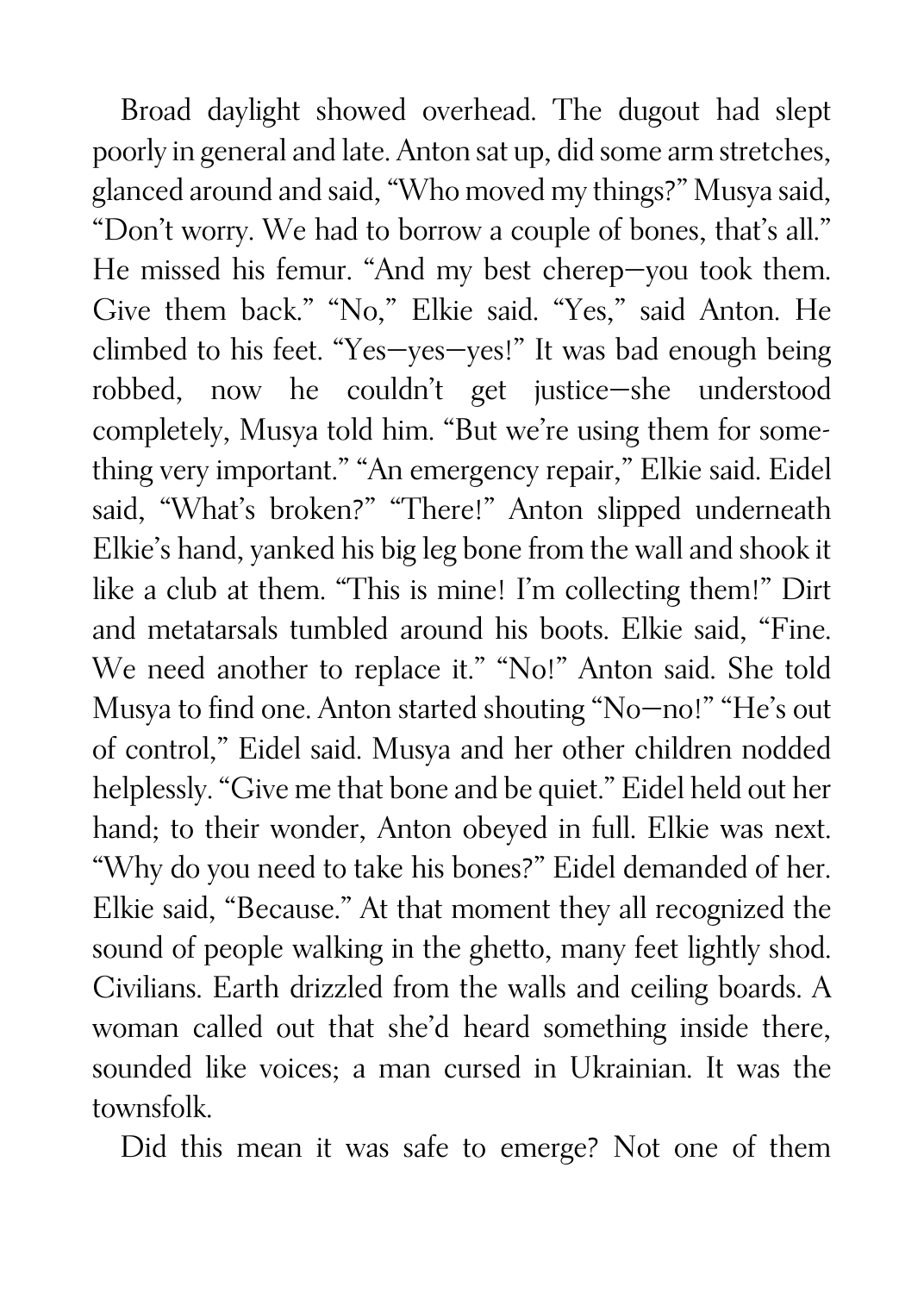thought so. "Blow out the candles!" Eidel said. "No, we need them—wait," Elkie protested. "Just—oh you momzer, shoo!" Maybe the same big rat vanished into a slightly different hole. Eidel gasped. "Was that a rat? You swore they couldn't get in here-you promised!" They'd had the run of the place up there beside the kitchen garden and the sudden arrival of people was scaring them underground in great numbers, this was the situation as Elkie explained it, apologizing: "Woman plans, God laughs." Eidel scoffed. "Enough pseudo-religion—you lied to me!" "But how was I supposed to know what would happen?" Elkie said. "Then you shouldn't have promised," said Eidel. Her friend snatched the big bone from her hands and said, "Excuse me, I need to obstruct something. More bones," Elkie told the rest. "We need to block anything that looks like a rat hole—hurry!" she whispered. Skulls, scapulas, pelvic girdles were produced; lamps and candles lit the grisly work too briefly, they extinguished every flame with the first sound of civilians entering Krutonog's on their soft feet. At the emergency wall Sender filled chinks by hand with pats of dirt and Anton kept pressing as hard as he could at a scapula he was trying to embed there, until Elkie signaled them to stop: "It's not safe, the whole thing might collapse." They all drew back and Elkie swung herself onto the ladder to listen for developments. The wall in question broadcast a series of muffled squeaks followed by a lot of gnawing sounds. "In one more minute," Eidel said, "I am officially going to go insane." Sender said, "Oh, please don't." Voices exclaimed; they heard disgust, physical—the towns-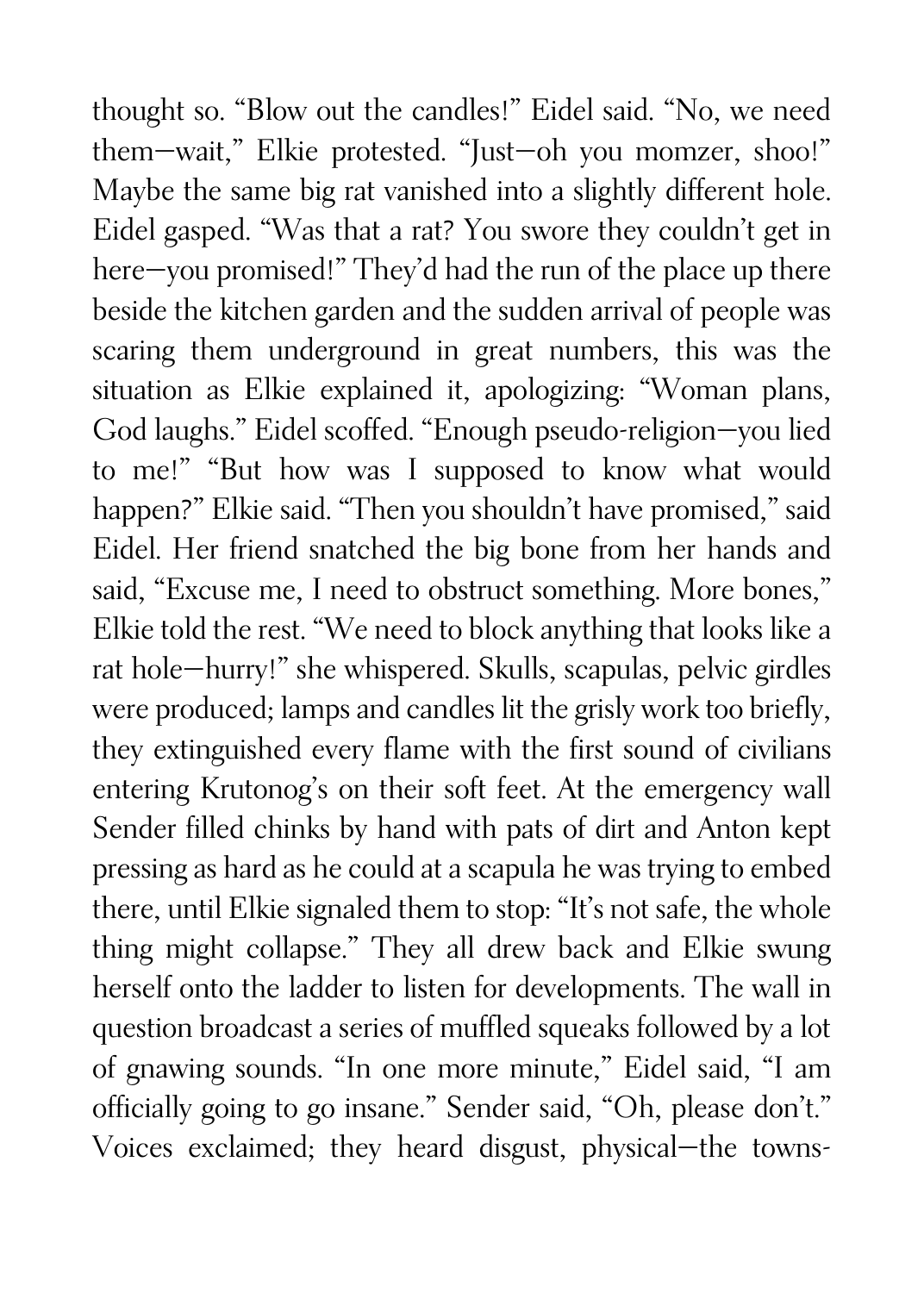people had found the kitchen garden. Some were in the old canning shed corridor, looking out at it. They'd picked a sunny day to explore the ghetto. The firebox screen was admitting plenty of light for the ones in the dugout to see a piece of pale calcified matter jiggle and vanish into the wall, to be replaced by something silvery, whiskered. Sender sprang up and pounded a piece of cranium over the spot. Dirt showered him as footfalls creaked the floorboards overhead. Not everyone had been dissuaded from the tour by the sights and smells of week-old massacre outside. These were some intrepid folk of Obodovka who were amazed and appalled to the point of amusement that anyone had ever lived this way, even zhidy. Elkie reached down armed herself with both axes. A gleam caught Musya's eye through the clay-fogged air: Hodeh ready with the sharp scissors. That left the weaponless to worry and speculate. For someone might get curious and shift the firebox back—what then? Or what if an intruder or two simply crashed down into their midst through the rotting roof boards? Would Elkie chop them into bits if they'd only come to sightsee? What were they doing up there, anyhow? Little by little, hard listening told.

They were stealing the chest of drawers!

It didn't take long, of course. To pillage the whole Jewish ghetto took not much longer. The Kotzes hadn't lost much besides Samuel Nemo's old baby clothes. Elkie was infuriated anyway. "They have everything in that town and they come here to steal our only furniture? Hey, get down, baby—no, go back." Without Musya's noticing Samuel Nemo had slipped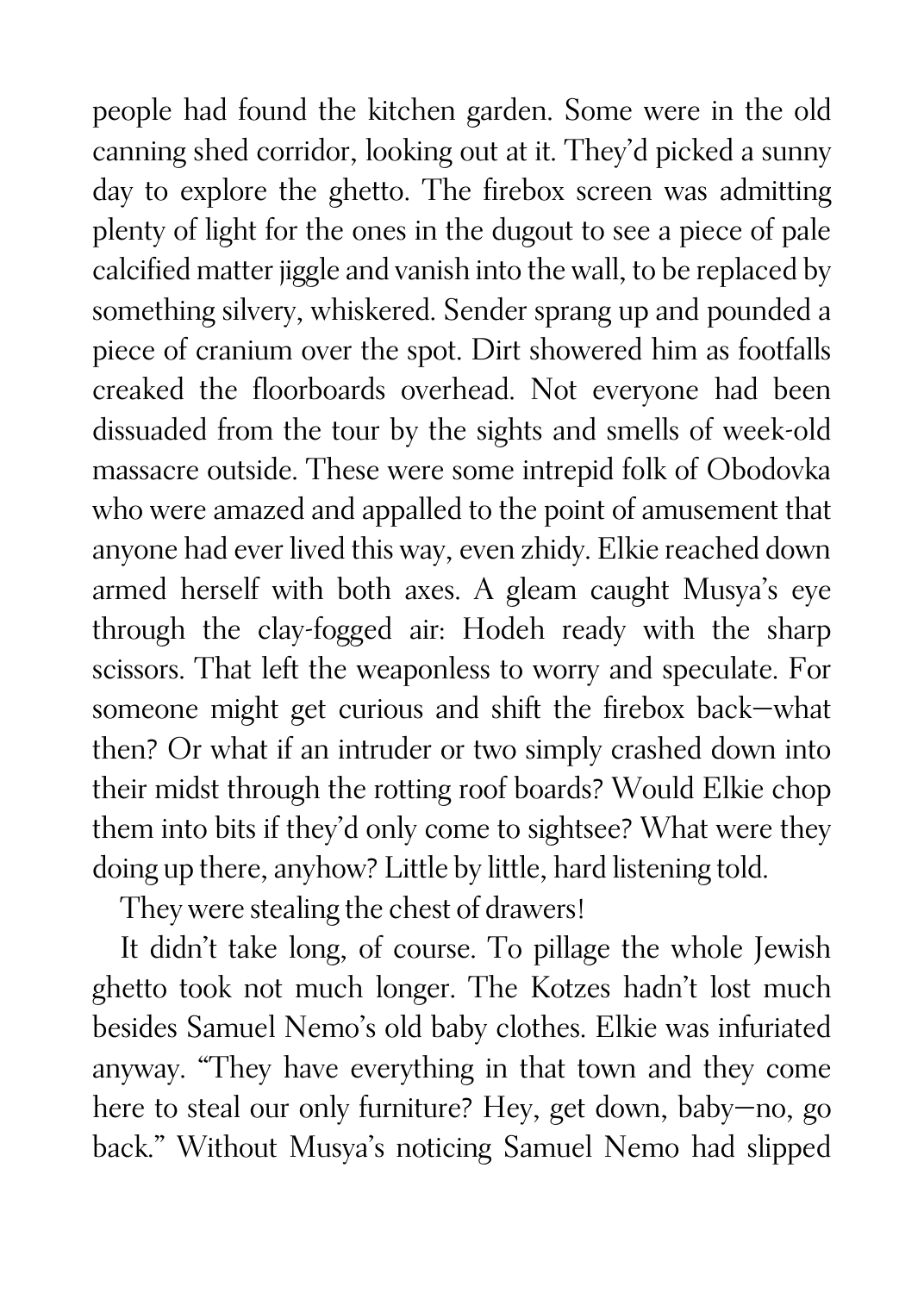across to the ladder and was trying to climb it, he was going after the thieves all by himself. Hodeh pulled him back onto the floor. "He has no word for fear," Musya explained. "Delayed language skills," Eidel said. Elkie said she thought it was safe to risk some candles. Before anyone could move, a fist-sized bunch of dirt and bones tumbled off the rat hole wall and two rats dashed through to chase each other round and round the dugout in crazy circuits, flinging themselves through space, slamming into everything and everyone, squirming through clothes, scratching faces, catching and swinging on braids, until Hodeh cried "Kill, Pretzel!" and there came an exploded squeak. The rest raised their eyes to find Samuel Nemo gripping the sharp scissors and a big rat impaled on their points. He had his little teeth bared at its fellow rat crouched there. They heard him growl and the rat vanished into the wall, the last rat they saw. "On the other hand, he has phenomenal motor skills for a two year-old," Eidel said. "Thank you," said Hodeh. "My friend taught him that."

They waited through one last night and then Elkie called it safe to emerge. They had not died in the war. Strange to see, when Eidel put her foot on the first rung of the ladder Anton rushed to throw his arms around her in a sobbing embrace: he loved her. "This always happens," Eidel said.

Musya found her old pine cone rolled into a corner of their empty cubicle. Sender was examining the dirt on her quilt by daylight, their sewing kits beside him—he'd never let go. "Don't worry, this will all come out," he said.